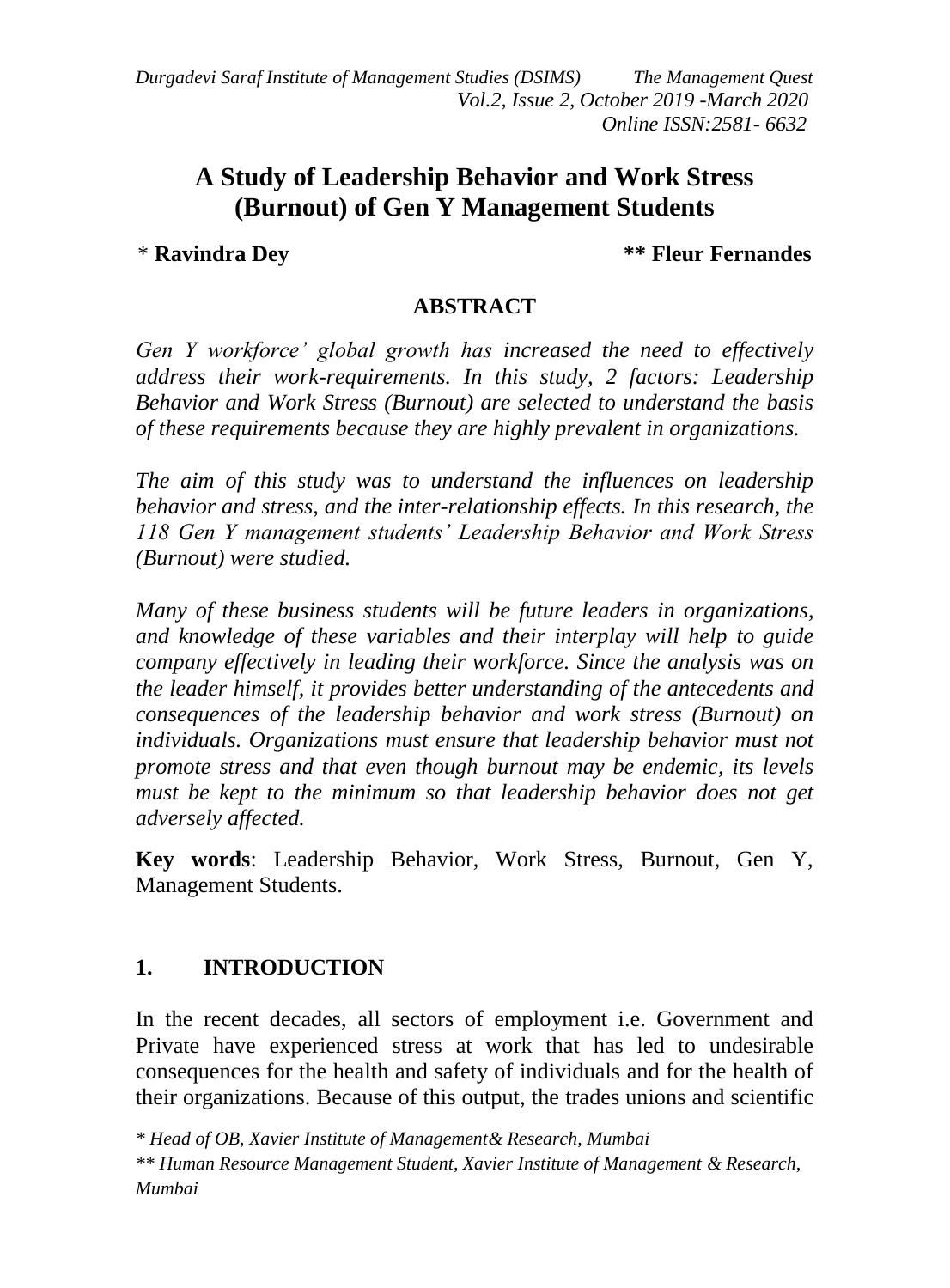bodies have voiced increasing concerns about the contributing factors to this stress.

A Centre for Creative Leadership Report has said that eighty-eight percent of leaders reported that work is a primary source of their stress and that having a leadership role increases the level of stress. They also feel their Work Stress has definitely increased in the past five years. According to them, stress has been caused mainly by job demands: job responsibilities and decision-making that has been got through leadership behaviors engaged by them to help them gain focus and perspective on various work challenges. Previous reports show that Leaders experience stress equally from their bosses, peers, and customers (The Stress of Leadership, 2007). The impact of this Work Stress has created Work Stress Burnout or simply Burnout. But most individuals joining industry today already have preformed Leadership Behaviors and Work Stress Burnout. Unfortunately, over 60% of leaders say their organizations do not help them in managing this stress (The Stress of Leadership, 2007).

Hence, Work Stress Burnout is a major challenge in Occupational Health. Some of these challenges have costed 500 Million Euros/ year within different European countries to address work stress and its accompanying symptoms- cardiovascular, metabolic, immune, psychological etc. (Psychosocial risks and workers health—OSHWiki, n.d.). Accordingly, stress ascribed to work leads to severe negative consequences for their organizations particularly with lost working days, absenteeism, and diminished firm performance. Hence, in the long-run, with multiple organizations facing the same problems, the economy will definitely get affected.

Work stress is a serious problem for all different age groups of people on all hierarchical levels from the top of an organization to the bottom of it. Therefore, it is crucial to deepen our knowledge on the present incoming Gen Y's levels of work stress. To handle Work Stress effectively, one of the major factors influencing it is Leadership Behavior. Every individual has their own Leadership Behavior but, there are certain characteristic Leadership Behaviors for each generation. By knowing the innate Leadership Behavior of Gen Y Management students and their incoming pre-conditioned Burnout levels will be useful because they play a crucial role in shaping the working conditions, attitudes and behaviors of their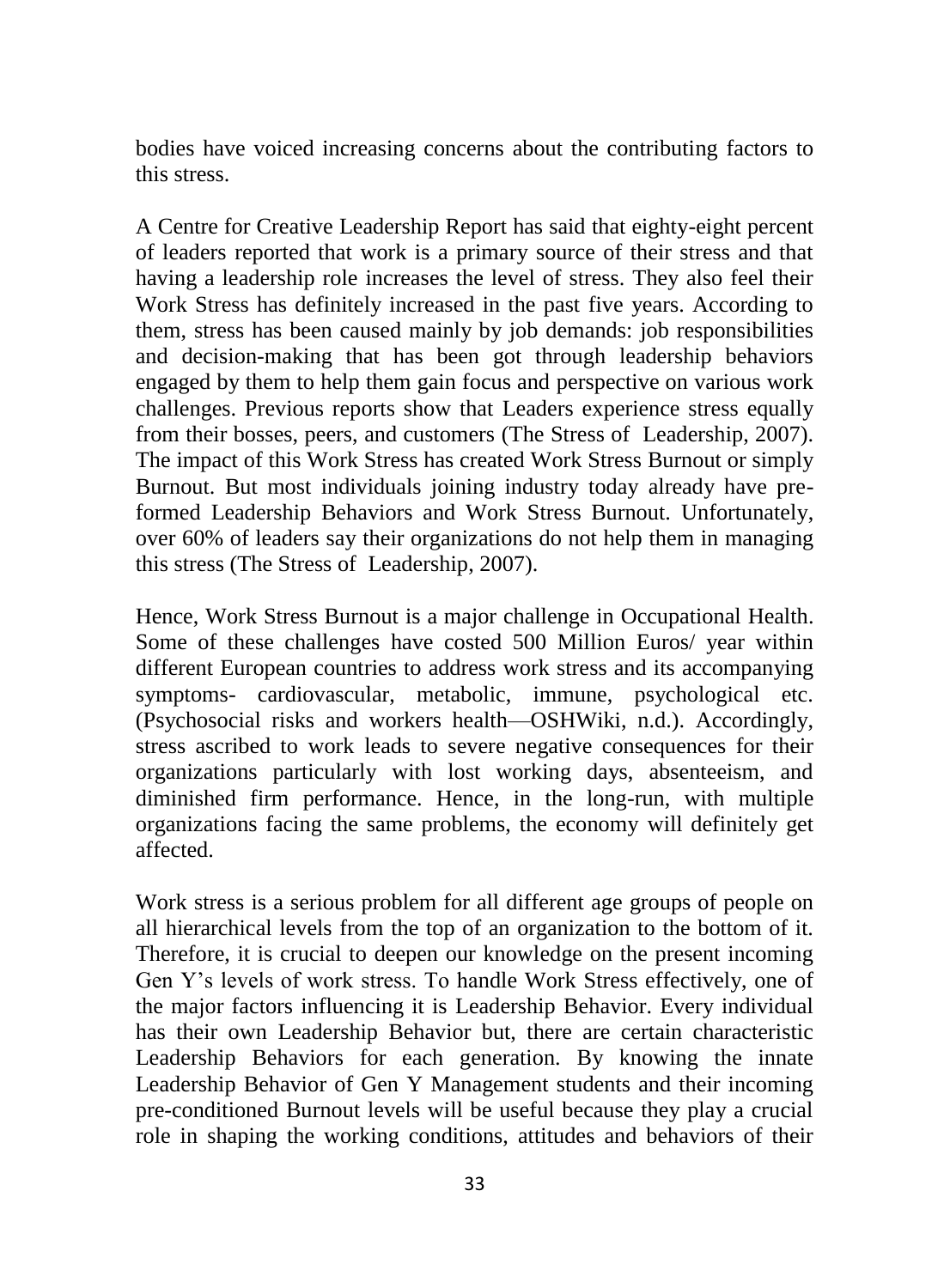employees (Bass et al., 2008; G. Yukl, 1989; G. A. Yukl & Gardner, 2020). Hence this research, will help in Stress Management in organizations.

To manage any Organizational Stress level, the leader's stress level needs to be considered. An indicator of this is through the expression of their Leadership Behavior. Moreover, these full-range leadership behaviors represent the core of many leadership theories. Most previous studies have classified Leadership Behavior into Transformational, Transactional and Laissez-Faire Behaviors/ styles and have studied their implications on Work Stress. Previous research has indicated transformational leadership style is negatively linked to symptoms and feelings of stress and also to burnout among subordinates. The situation is similar, although not so consistent, in the case of transactional leadership. In in case of the laissezfaire style of leadership, people show more symptoms of stress and burnout (Lyons & Schneider, 2009). But most of previous research have not focused on any specific generation.

A research on Gen Y management students who are the future leaders in companies would provide a better insight in terms of their Leadership Behaviors and Burnout. Leadership Behavior factors have been considered instead of any specific leadership style as this is an evolving generation that utilizes factors from both styles depending on the need for them, but certain factors prevail more dominantly than the others. Hence, this requires investigation.

## **2. LITERATURE REVIEW**

**"Leadership** is defined as the process of influencing others to understand, and agree about what needs to be done and how to do it, and the process of facilitating individual and collective efforts to accomplish shared objectives" (G. A. Yukl & Gardner, 2020). To be an effective leader, certain leadership competencies are required. Bartram (2002) defines these competencies as "the set of behaviors that are instrumental in the delivery of desired results" (White Paper—The SHL Universal Competency Framework, 2011). Firms are now focusing on their leadership abilities because their aim is to get maximum employee productivity and performance (Kickul & Neuman, 2000).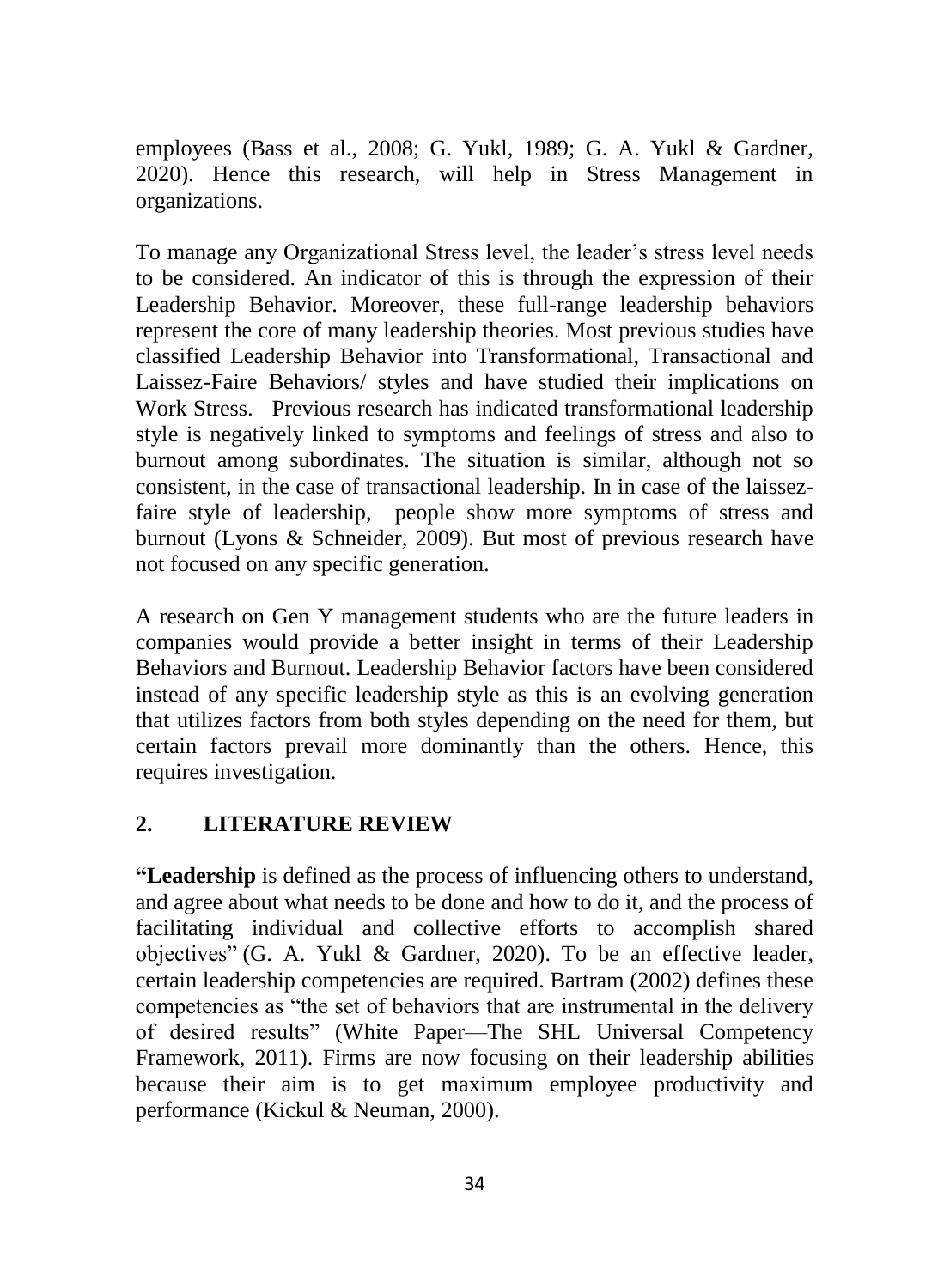Classically, leadership styles are transformational and transactional. These styles have been developed through many Leadership Theories and Models that have been classified into various categories-

**1. Trait theories**: This was one of the earliest viable approaches to systematically study leadership on the basis of personality, social background and physical characteristics. With this background Stogdill (1948) classified leader traits into Capacity, Achievement, Responsibility, Participation and Status (Stogdill, 1948).

**2. Behavior theories**: This came about because of the shift in thought process from thinking about leadership in terms of 'traits', to leadership as a form of activity, 'behavior'. Hence many theories are in this category-

**a. Leadership Style Theory**: Identified the Autocratic and Democratic leadership styles (Carr, 1969; Lewin, 1947).

**a. The Ohio State Studies/ Leader Behavior Description Questionnaire (LBDQ):** The main aim was to identify only the effective leadership styles which were 2 categories: Consideration ( A leader that is sensitive to subordinates, respects their ideas and feelings, establishes mutual trust, shows appreciation, listens carefully to problems and seeks input from subordinates about important decisions) and Initiating (A leader who is task-oriented and directs subordinates' work activities toward goal-achievement.). Thus, the behavioral factors in focus were Reconciliation, Tolerance to Uncertainty, Persuasion, Structure, Tolerance to Freedom, Role Assumption, Consideration, Production Emphasis, Predictive Accuracy and Integration (Bass et al., 2008; DuBrin, 2016; Leader Behavior Description Questionnaire (LBDQ) | Fisher College of Business, n.d.; Northouse, 2001; Nystrom, 1978; Robbins, 2001).

**b. The University of Michigan Studies:** This was done simultaneously as Ohio State Studies. They identified categories as Job Centered and Employee Centered (DuBrin, 2016).

**c. Blake and Mouton's Leadership Grid:** This was an extension of the Ohio State Studies. This grid provides a framework for understanding leadership behavior by dividing it into two attitudinal dimensions: concern for production (similar to initiating structure  $\&$  job centered) and concern for people (Similar to consideration and employee centered) ("Managerial grid model," 2019; Molloy, n.d.). Styles identified were Authority, Country Club, Impoverished, Middle-of-the-road and Team Management.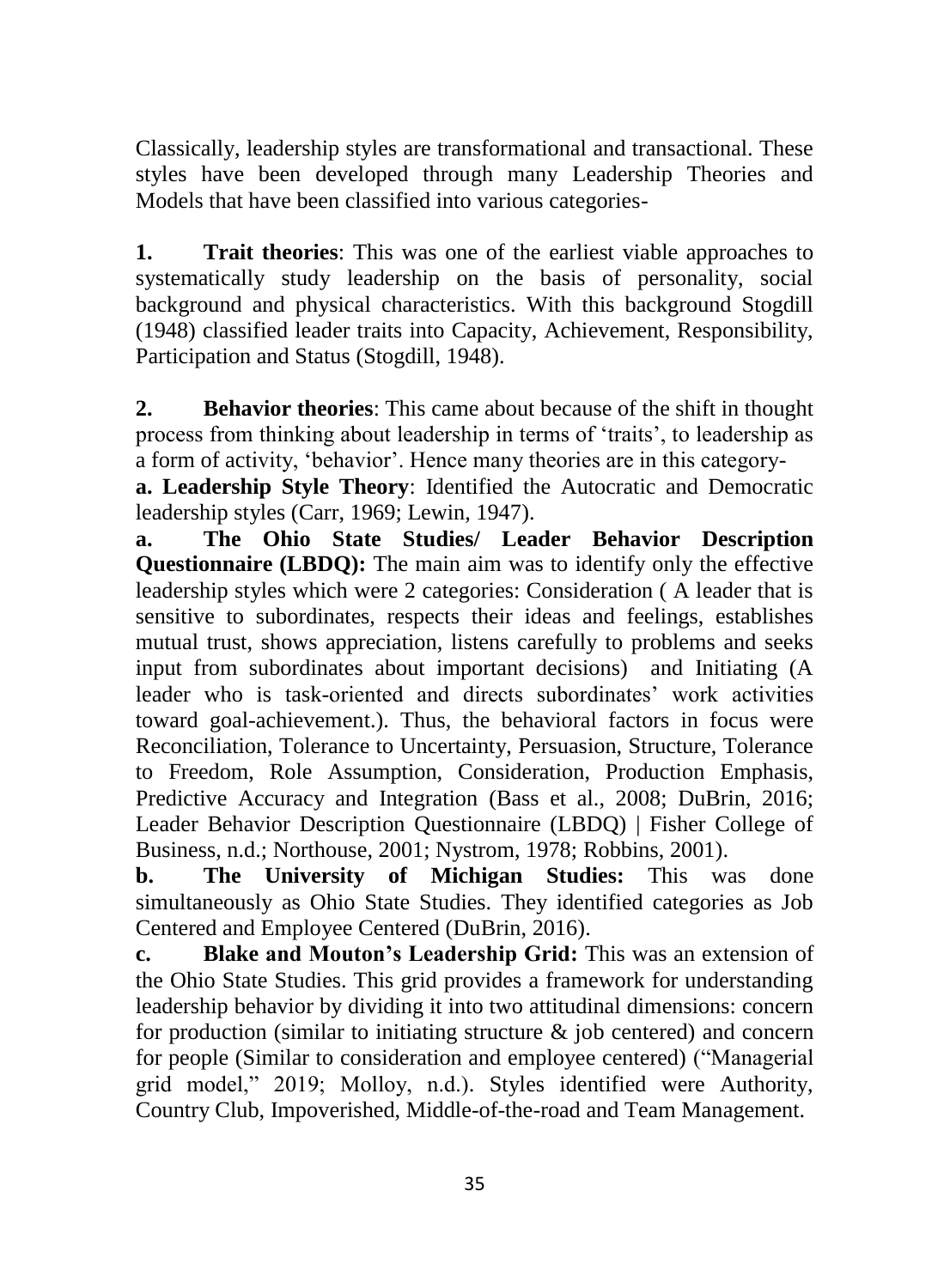**3. Contingency theories:** Contingency leadership theory recommends using the leadership style that best suits the situation (Jung & Avolio, 1999).

**a. Fiedler's Contingency Theory** uses situational variables and matched leadership according to task structure, leader-member relationships and position power on the basis of Least Preferred Coworker (LPC) scale (Fiedler et al., 1969; Northouse, 2001; Smith & Hughey, 2006; G. Yukl, 1989).

**b. House's Path-Goal Theory** uses situational variables - nature of the task, the work environment and subordinate characteristics. Classified leadership behavior as supportive, directive, participative and achievement oriented (Evans, 1970; Hejres et al., 2017; House, 1971).

**c. Vroom & Yetton Normative Decision Theory** uses various aspects related to situational related decision making and according adopts different decision making procedures: autocratic, consultation and joint decision making (Vroom & Yetton, 1981).

**d. Hersey and Blanchard's Situational Leadership Theory** to determine effective leadership uses subordinate readiness as the situational variable. This theory determines which leadership styles (telling, selling, participating, and delegating) matches the situation (followers' maturity level to complete a specific task) so that the organization can maximize its performance (Hersey-blanchard-1988.pdf, n.d.)

**e. Leadership Continuum Theory and Model** focuses on who makes the decisions, hence boss- to subordinated- centered (Tannenbaum & Schmidt, 1973).

**4. Integrative leadership theories:** Weber and House's theories focus on leadership charisma that influences the followers commitment (House, 1971; Weber et al., 2012), whereas Conger and Kanungo's theory focuses on the characteristic qualities of a charismatic leader's behavior-Extremity of vision, high personal risk, use of unconventional strategies, accurate assessment of the situation, communication of self-confidence and use of personal power (Conger & Kanungo, 1987). Transactional (contingent reward, management-by-exception) and transformational (charisma, inspirational, intellectual stimulation and consideration) leadership theory is also included under these theories along with the laissez-faire leadership factor (Bass et al., 2008; Northouse, 2001; G. A. Yukl & Gardner, 2020).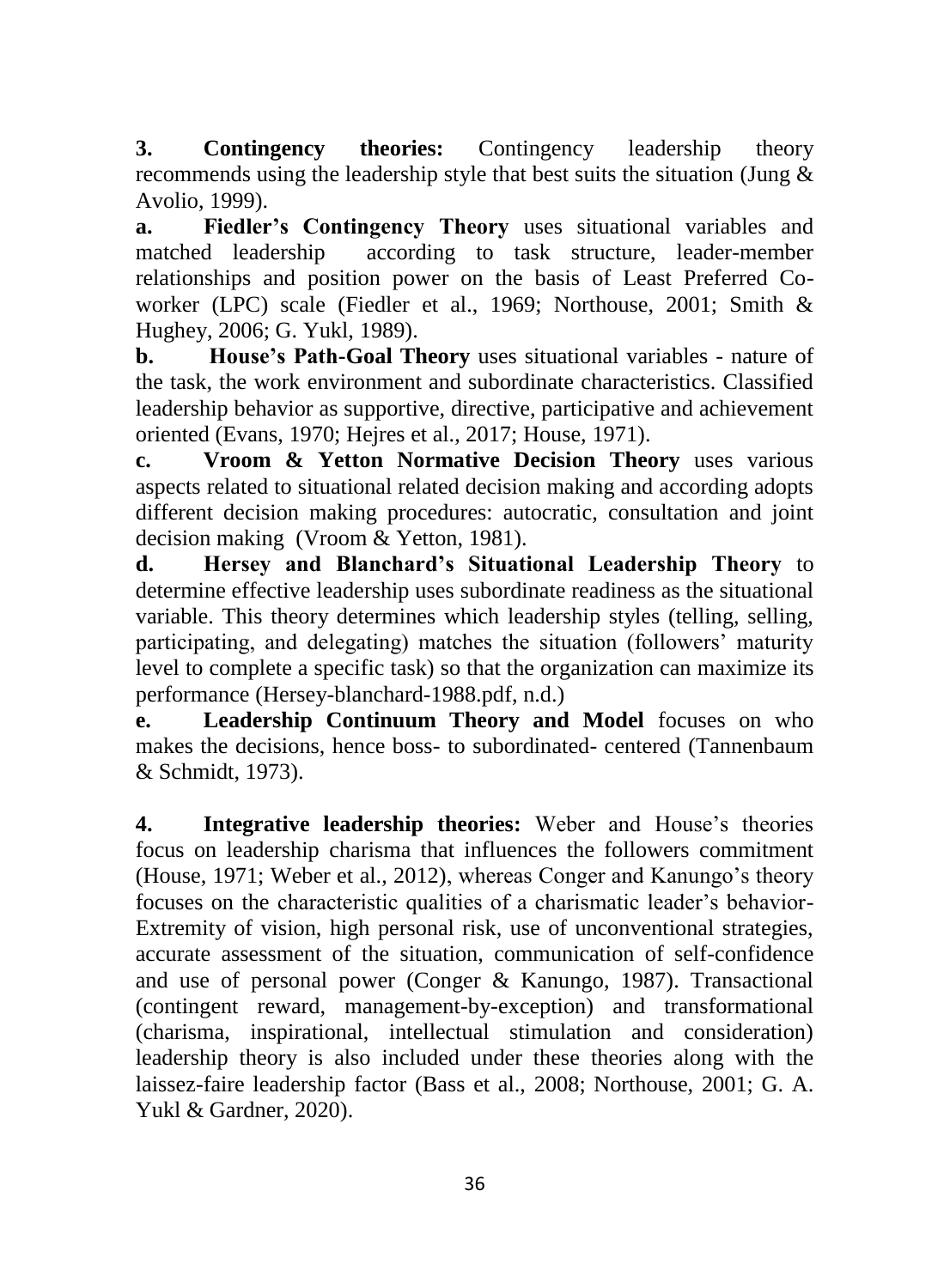"Positive leadership behavior is a set of actions, taken by individuals in a position of power and influence, to motivate and cultivate others through mechanisms of empowerment, engagement, and collaborative assignment to meaningful work" (Jordan, 2016). Effective leadership behavior will contribute to employee happiness, well-being, and mindfulness that will benefit organizations indicated through profit, company achievement, and winning competitive situations in the markets. Hence, this research has adopted the Leadership Behavior Development Questionnaire (LBDQ) which has had many positive impacts in terms of leader's knowledge acquisition, self-awareness, perspective and behavior changes (Van Velsor et al., 1997).

**"Stress** is defined as the psychological response of an individual to a situation that exceeds the individuals' resources" (Folkman et al., 1986). Stressors are usually classified as physical or psychological that lead to many severe health- and performance-impairing consequences. Corporate employees normally face impaired attention capacity, memory capacity, decision making, judgement and performance (Beilock & Carr, 2005; Buchanan, 2006; Chajut & Algom, 2003; Ganster & Rosen, 2013; LeBlanc, 2009; Shaham et al., 1992). According to Conservation of Resources Theory (COR theory) (Hobfoll, 1989) and the Job Demands-Resources Model (Demerouti & Rispens, 2014), stress will originate through a 2 stage process: firstly, an individual evaluates whether a situation poses a threat (challenging/harmless) to self and secondly, if the individual has enough resources to overcome this situation, If not enough resources are available to cope, stress is experienced. Initially, it will lead to burnout- a mental state of exhaustion (Job Burnout | Annual Review of Psychology, n.d.). Thus, Burnout is also called Work Stress (Lastovkova et al., 2018).

Though the Maslach Burnout Inventory (Maslach & Jackson, 1981b) was developed to measure Burnout and was considered as the gold standard, there were several issues that made not viable for this research (Bakker et al., 2005; Schaufeli et al., 2001). Hence, the BAT has been used and its assessment involved - combination of a deductive and an inductive approach, up-to-date content, diagnostic use and has a general easy-to-use self-administered version. It assesses individual's burnout levels in terms of 6 factors: exhaustion, mental distance, cognitive impairment, emotional impairment, psychological complaints and psychosomatic complaints.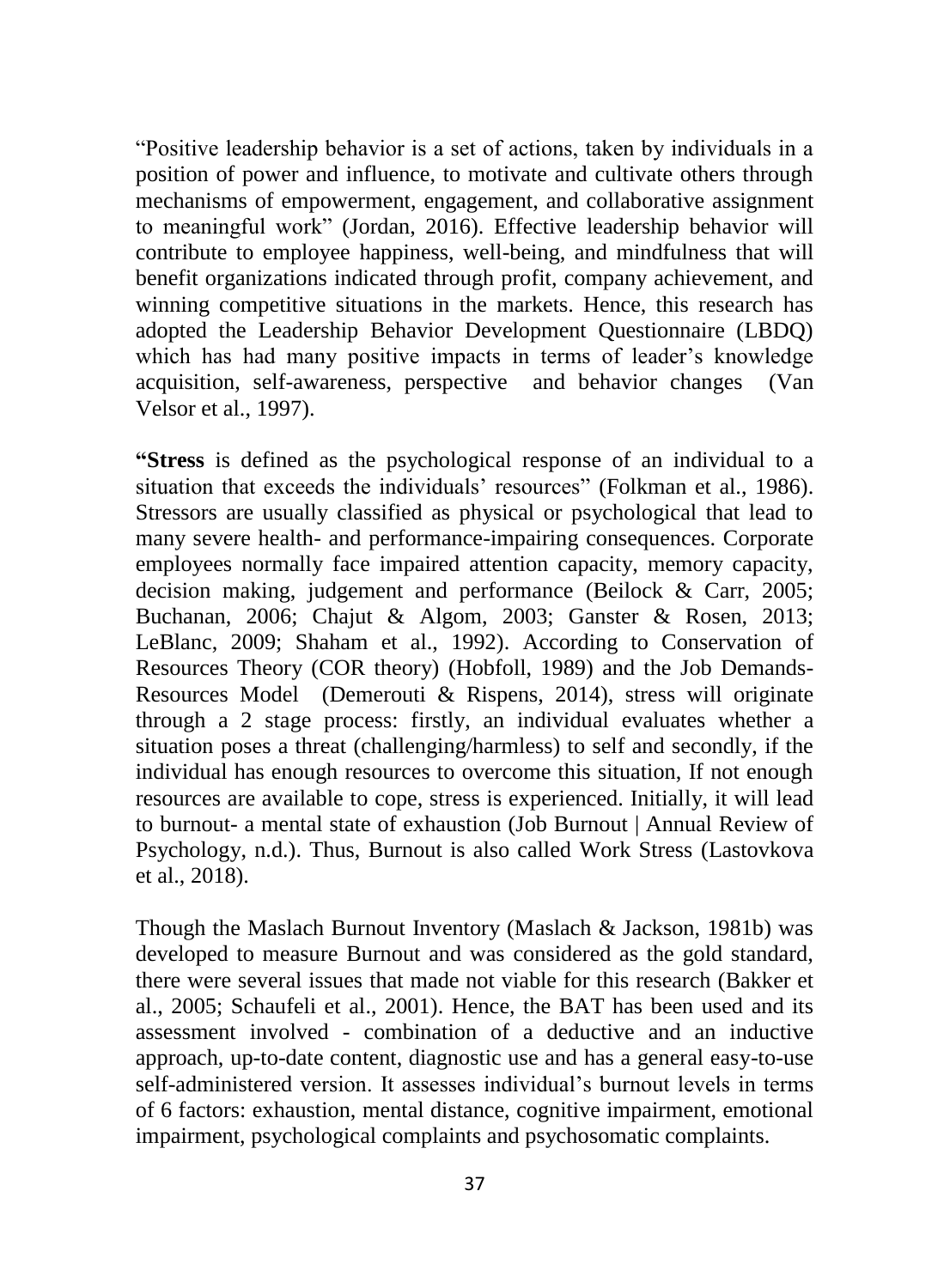## **Relationship between Leadership Behavior and Work Stress (Burnout)**

In the present research, the focus is on leadership behavior i.e. to understand that of Gen Y's and possible outcomes of these theoretically connected types to work stress. The research is widely distributed over multiple perspectives- the relationship between leadership behavior and stress-related impact, the impact of demographics on these variables and the variable influences. This research can be described as follows:

### (1) **Stress-related antecedents of leadership behaviors.**

Previous research has shown that in situations with high work stress, transformational leadership behavior is preferable because it assumes that the leader does not panic and instead acts as a role model. In due course, he is able to channel the followers into efforts to achieve group goals (Bass et al., 2008) . A transformational leader would be able to do this because the situation would promote this leader's use of charisma as indicated in previous research (Conger & Kanungo, 1987; Halverson et al., 2004). But even in times of high stress and crisis, leaders by themselves get affected with stress that limits their ability to perform effective leadership behaviors. To make matters more difficult, recent studies have implied that psychological resources of leaders have diminished and led to a reduction of effort in leader behaviors (Byrne et al., 2014; Courtright et al., 2016). This has been indicated through core leadership tasks involving decision-making, empathy or goal-setting, are incompatible with high burnout experienced by the leader (Arnold et al., 2015). Hence, if a leader is too burnout, it could prevent him from administering through effective leadership behaviors and thus eventually culminate in poor leadership.

#### (2) **Stress-related consequences of leadership behaviors.**

Though leaders may help their followers to cope with stress, they themselves may be the source of stress for their followers (Bass et al., 2008). This has been observed in the laissez-faire leader behavior, which fosters more occurrences of stressful and challenging situations (Skogstad et al., 2007). This research on stress-related focus on leadership behavior is important because important research questions still remain unanswered (Skogstad et al., 2014). This includes that some studies could not replicate stable effects of leadership behaviors on correlates of followers' work stress (Malloy & Penprase, 2010; Stordeur et al., 2001). Also, background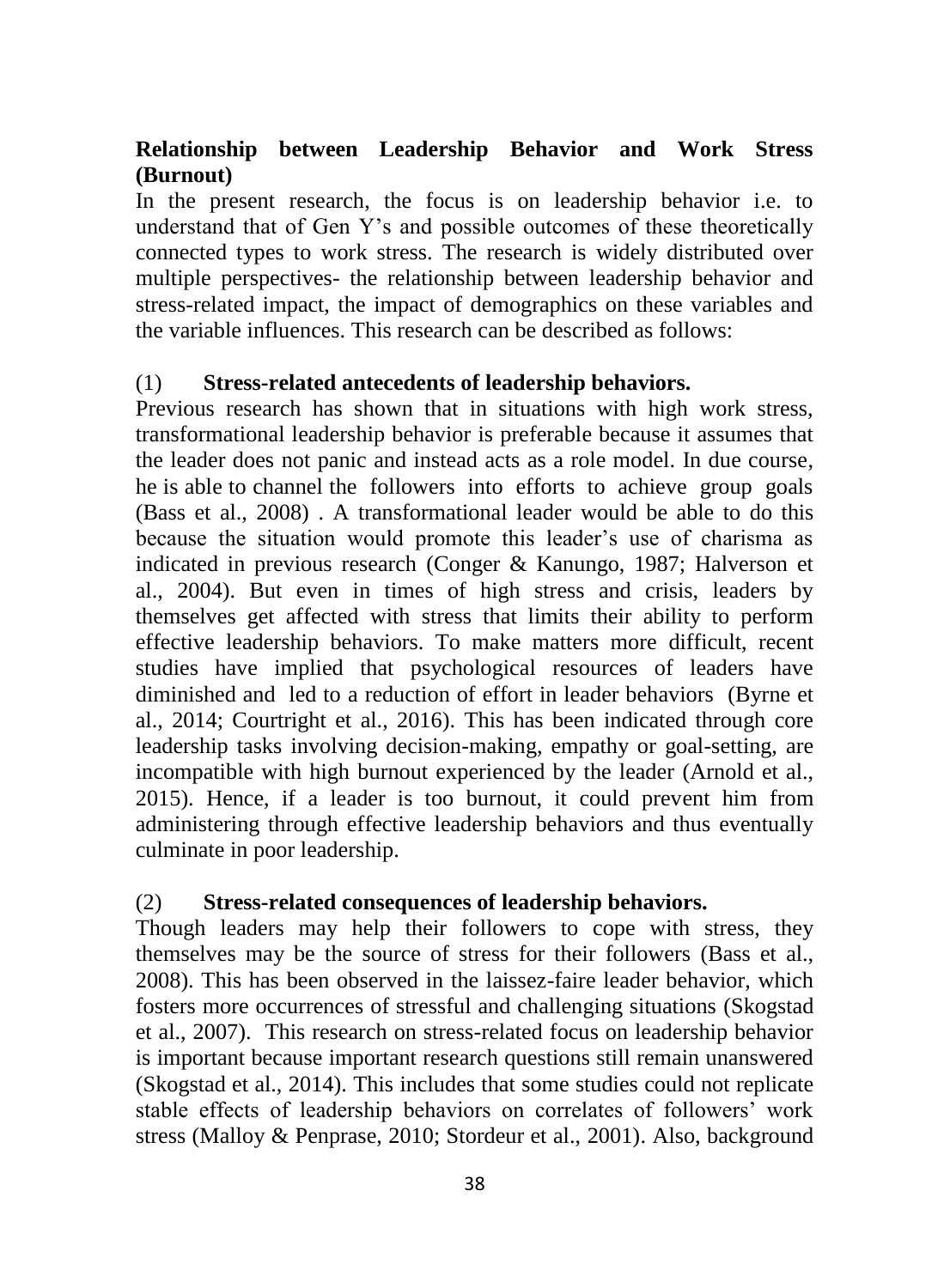information of employees is an important information source for research that influences leader's behavior in the presence of work stress. Because based on these variable levels, they will serve as key indices of organizational performance.

## (3) **Differentiated measurement of Leadership Behavior and Work Stress.**

Background information of employees is an important information source for research that influences leader's behavior in the presence of work stress. Because based on these variable levels, they will serve as key indices of organizational performance (Rizzo et al., 1970).

## (4) **Theoretically connected mediating mechanisms**.

In general, the relation between leadership behavior and work stress may be linked through the presence/absence of potentially harmful/innocuous working conditions (Leonard, 2013). Leaders also influence the occurrence, perception, and interpretation of working conditions. All this may culminate into negative or boost positive aspects of work (Piccolo  $\&$ Colquitt, 2006). Therefore, this research would help to test theoretically aspects that can influence leadership behavior and work stress. As a result, presenting a coherent set of mediating variables that are grounded within a framework to explain the role of full-range leadership behaviors and the mediation process by which stress-related outcomes are affected (van Knippenberg & Sitkin, 2013).

# **3. HYPOTHESIS OF THIS STUDY**

- $H0_1$ : Leadership Behavior in general has no significant relationship with Work Stress in general of Gen Y students.
- H02: Leadership Behavior factors has no significant relationship with Work Stress factors of Gen Y students.
- H03: Leadership Behavior factors has no significant relationship with Work Stress in general of Gen Y students.
- H04: Leadership Behavior in general has no significant relationship with Work Stress factors of Gen Y students.
- $H0<sub>5</sub>$ : There is no significant difference between male and female Gen Y students with respect to Leadership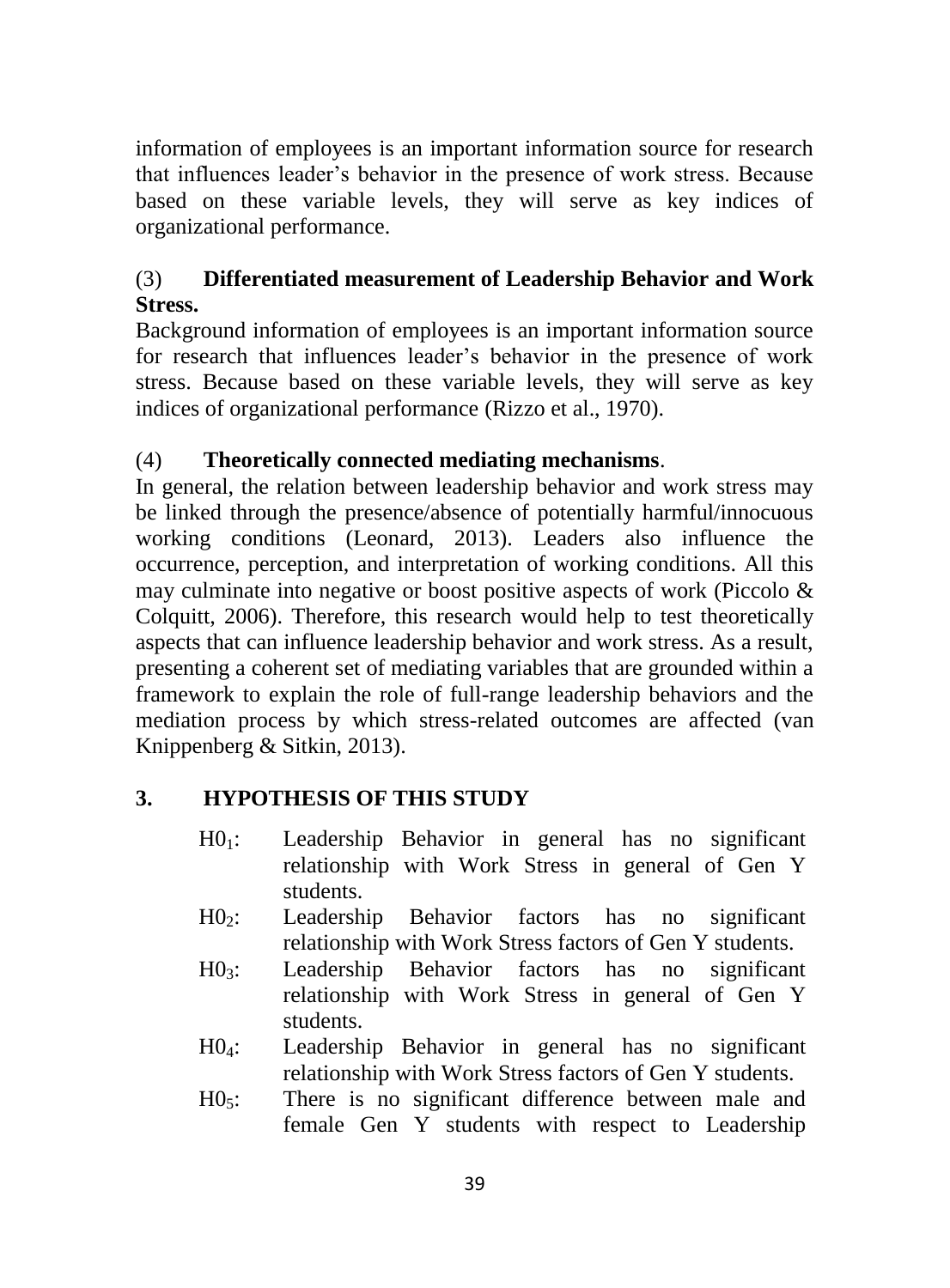Behavior.

- $H0<sub>6</sub>$ : There is no significant difference with respect to Leadership Behavior between the Gen Y students on the basis of education.
- H07: There is no significant difference with respect to Leadership Behavior across different work-experience groups of Gen Y students.
- $H0_8$ : There is no significant difference between male and female Gen Y students with respect to Work Stress.
- H09: There is no significant difference with respect to Work Stress between the Gen Y students on the basis of education.
- $H0_{10}$ : There is no significant difference with respect to Work Stress across different work-experience groups of Gen Y students.
- $H0_{11}$ : Prediction of Work Stress (Burnout) level with Leadership Behavior cannot be done
- H0<sub>12</sub>: Prediction of Leadership Behavior level with Work Stress (Burnout) cannot be done
- H013: Prediction of Leadership Behavior level with Work Stress (Burnout) factors cannot be done
- H014: Prediction of Work Stress (Burnout) level with Leadership Behavior factor cannot be done

## **4. METHOD**

## **4.1 Sample and Setting**

In this study, the population composed of students from different Business Management Schools in and around Mumbai. The major mode of sampling was convenience sampling where students undertook the tests for Leadership Behavior and Work Stress (Burnout). The data was collected by administering the questionnaire to the respondents individually through Google forms and hard copies. Respondents who were contacted through emails were asked to fill out the survey online. Hence, the final sample for the study was 118 students out of which 52 respondents were males and 66 were females. Majority of the respondents were Non-Engineering, i.e. 88 respondents and 30 respondents were Engineering. Presences of Work Experience was also documented, 51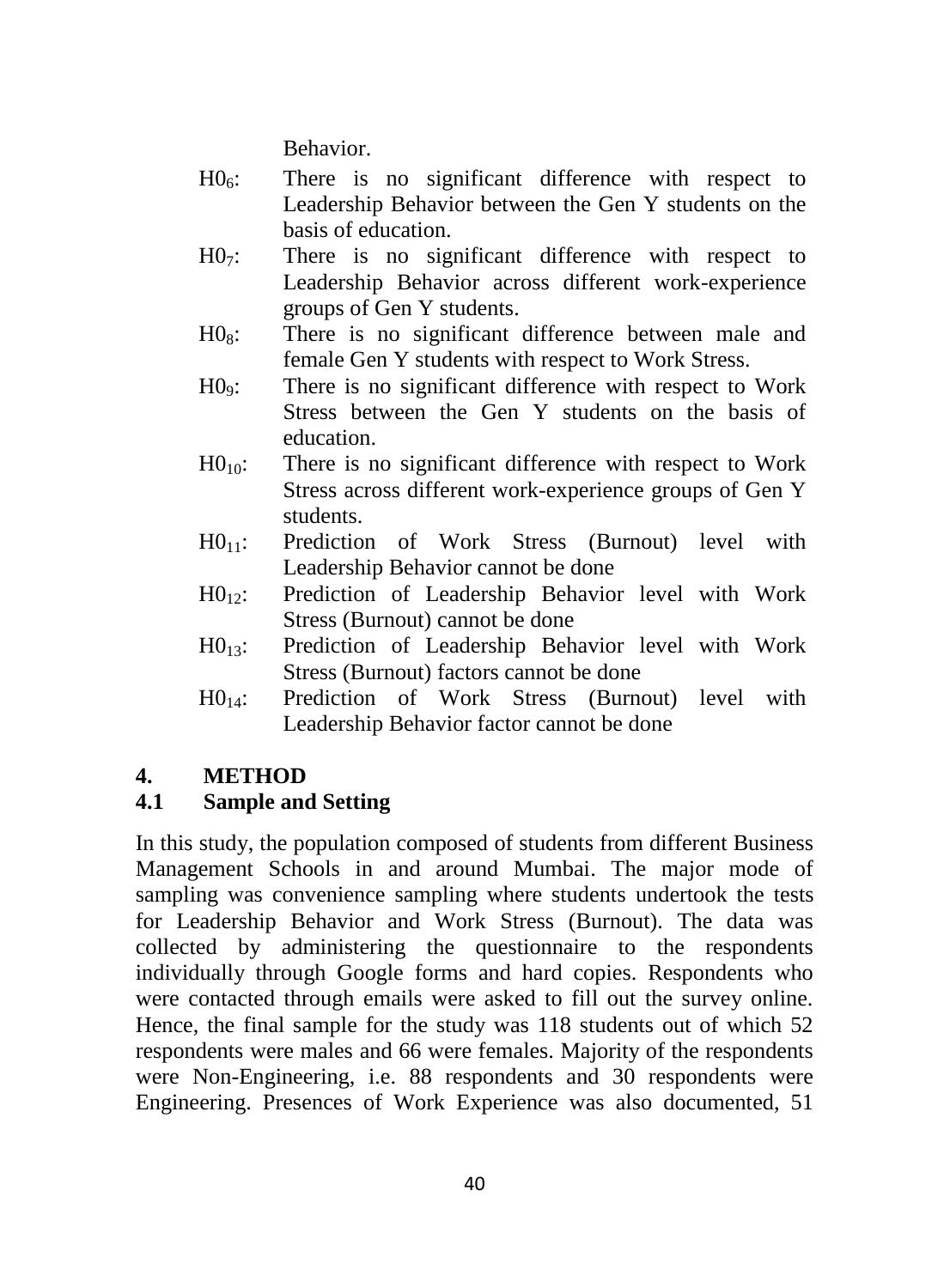respondents were freshers, 25 respondents had less than 1year work experience and 42 respondents had 1-5years work experience.

## **4.2 Measures**

Based on literature and discussions, two research instruments were used to carry out the survey. After access was obtained from the Ohio State University, the Leader Behavior Description Questionnaire (LBDQ – XII) was used for measuring Leadership Behavior and the Burnout Assessment Tool (BAT) was used to measure Work Stress Burnout. The reliability for the sample was found to have an acceptable level of consistency for all variables as 0.749 **(Table 1)**. The reliability for the sample was found to have a high level of consistency for both the instrument i.e. Cronbach alpha score of 0.902 for Leadership Behavior and 0.803 for Burnout. **(Tables 2 and 3).**

The data was collected through questionnaires and it consisted of two sections. Section 1 i.e. Leader Behavior Description Questionnaire consisted of a total of 20 statements and the respondents rated the questions on a 5-point scale. The respondents were asked to read each statement and rate each statement on how closely that statement seemed to be like him/her (1: Never 5: Always). In section 2, the Burnout Assessment Tool (BAT) was used, which consisted of 24 questions. All questions were true keyed. The respondents have to read each statement and mention whether they agree or disagree on a scale of 1 to 5 (1: Never 5: Always).

## **5. RESULTS AND DISCUSSION**

The analysis was developed to answer the flowing research questions: What is the relationship between Leadership Behavior of Gen Y students and Work Stress (Burnout)? How do the demographic variables of gender, education and work experience moderate the relationship between Leadership Behavior and Work Stress (Burnout) of Gen Y students? What different measures can influence leadership behavior and burnout among Gen Y students?

**Table 4** suggests there is a strong negative association between Leadership Behavior and Work Stress (Burnout), hence  $H0<sub>1</sub>$  is rejected.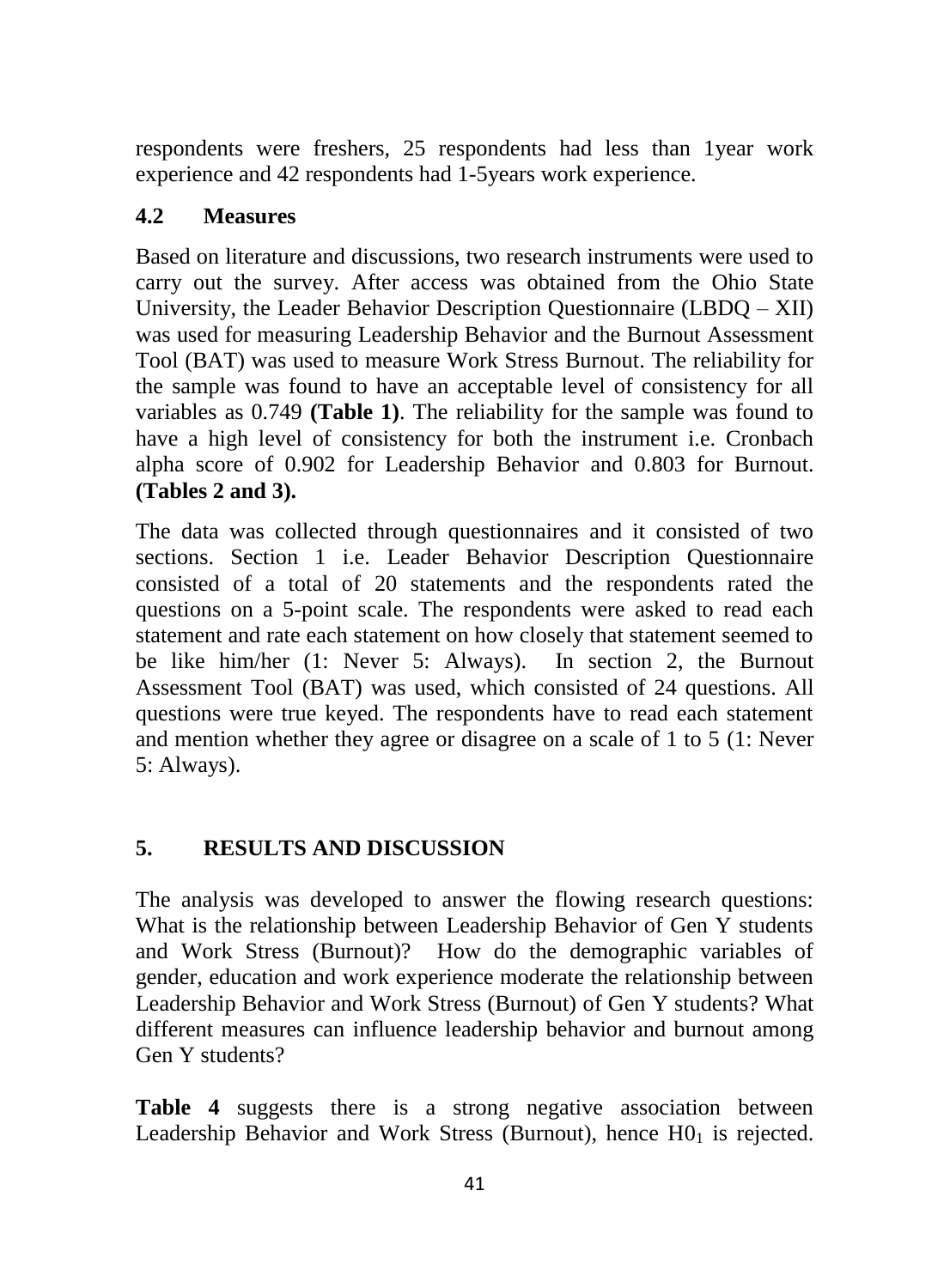**Table 5** provides an overview of the relationship between Leadership Behavior and Work Stress (Burnout). There is a strong Association between factors of Leadership Behavior and factors of Work Stress (Burnout). Hence  $H0<sub>2</sub>$  is rejected. **Table 6** looks at the relationship between the different factors of Leadership Behavior and Burnout. The result shows there is a strong association between all 10 factors except Tolerance Uncertainty of Leadership Behavior and Burnout. Therefore, we reject null hypothesis  $H_0$ 3 that Leadership Behavior has no significant relationship with the Burnout for Gen Y students. **Table 7** looks at the relationship between the different factors of Burnout and Leadership Behavior. The result shows there is a strong association between all 6 factors except Psychosomatic Complaints of Burnout and Leadership Behavior. Therefore, we reject null hypothesis H04 that Burnout has no significant relationship with the Leadership Behavior for Gen Y students.

Through correlation, it was determined that, there is a significant strong negative correlation between Leadership Behavior and Work Stress Burnout. This comes as no surprise because it is linked through workplace presence of stressful working conditions as indicated by Leonard (Leonard, 2013). The reasons for these conditions are influenced by the leadership as derived through the leader's behavior. Since todays' generation does not adopt a fixed method of leading their followers, the inability to predict, interpret and perceive the implications of the adopted leadership causes this generation to get stressed that ultimately leads to burnout as described in the Conservation of Resources Theory (COR theory) (Hobfoll, 1989) and the Job Demands-Resources Model (Demerouti & Rispens, 2014). This correlation confirms that the leadership experienced through this generation's leadership behavior culminates into negative aspects in work in other words burnout that was proposed by Piccolo and Colquitt (Piccolo & Colquitt, 2006).

Within the Leadership Behavior, strong correlations are seen between Persuasion and Reconciliation, Structure and Reconciliation, Structure and Tolerance Uncertainty, Structure and Persuasion, Tolerance Freedom and Reconciliation, Tolerance Freedom and Tolerance Uncertainty, Tolerance Freedom and Persuasion, Tolerance Freedom and Structure, Role Assumption and Reconciliation, Role Assumption and Persuasion, Role Assumption and Structure, Role Assumption and Tolerance Freedom, Consideration and Reconciliation, Consideration and Tolerance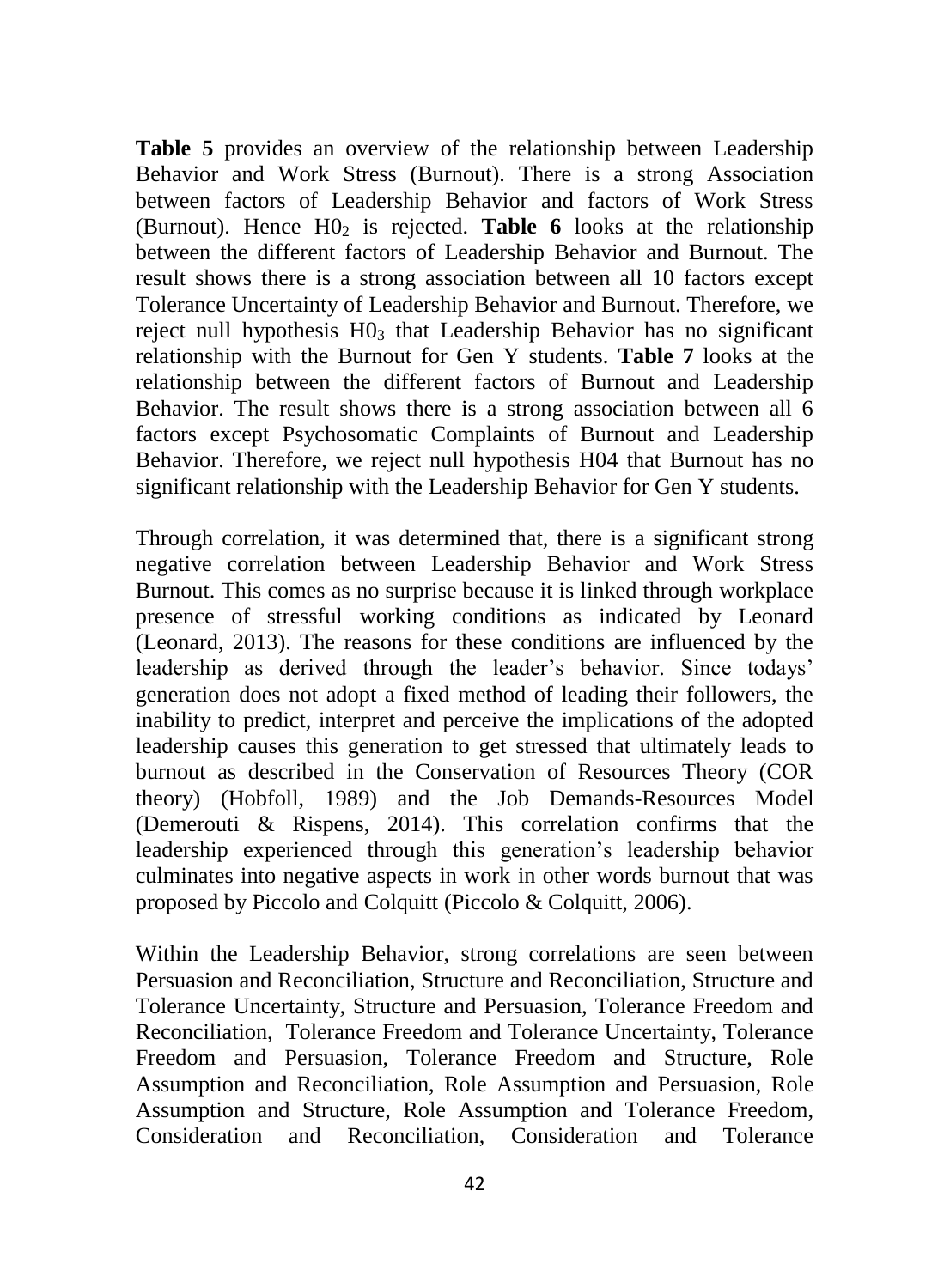Uncertainty, Consideration and Persuasion, Consideration and Structure, Consideration and Tolerance Freedom, Consideration and Role Assumption, Production-Emphasis and Reconciliation, Production-Emphasis and Tolerance Uncertainty, Production-Emphasis and Persuasion, Production- Emphasis and Structure, Production-Emphasis and Tolerance Freedom, Production-Emphasis and Role Assumption, Production-Emphasis and Consideration, Predictive-Accuracy and Reconciliation, Predictive-Accuracy and Tolerance Uncertainty, Predictive-Accuracy and Persuasion, Predictive-Accuracy and Structure, Predictive-Accuracy and Tolerance Freedom, Predictive-Accuracy and Role Assumption, Predictive-Accuracy and Consideration, Predictive-Accuracy and Product-Emphasis, Integration and Reconciliation, Integration and Tolerance Uncertainty, Integration and Persuasion, Integration and Structure, Integration and tolerance Freedom, Integration and Role Assumption, Integration and Consideration, Integration and Product-Emphasis and finally Integration and Predictive Accuracy. A weaker correlation was seen between Persuasion and Tolerance Uncertainty.

Within the Work Stress (Burnout), strong correlations are seen between Mental Distance and Exhaustion, Cognitive Impairment and Exhaustion, Cognitive Impairment and Mental Distance, Emotional Impairment and Exhaustion, Emotional Impairment and Mental Distance, Emotional Impairment and Cognitive Impairment, Psychological Complaints and Exhaustion, Psychological Complaints and Cognitive Impairment, Psychological Complaints and Emotional Impairment, Psychosomatic Complaints and Exhaustion, Psychosomatic Complaints and Emotional Impairment, Psychosomatic Complaints and Psychological Complaints. A weaker correlation was seen between Psychosomatic Complaints and Cognitive Impairment.

Between the Leadership Behavior factors and the Burnout Average a strong adverse correlation was observed between Burnout and Reconciliation, Burnout and Persuasion, Burnout and Structure, Burnout and Tolerance Freedom, Burnout and Role Assumption, Burnout and Production-Emphasis, Burnout and Predictive-Accuracy, and Burnout and Integration.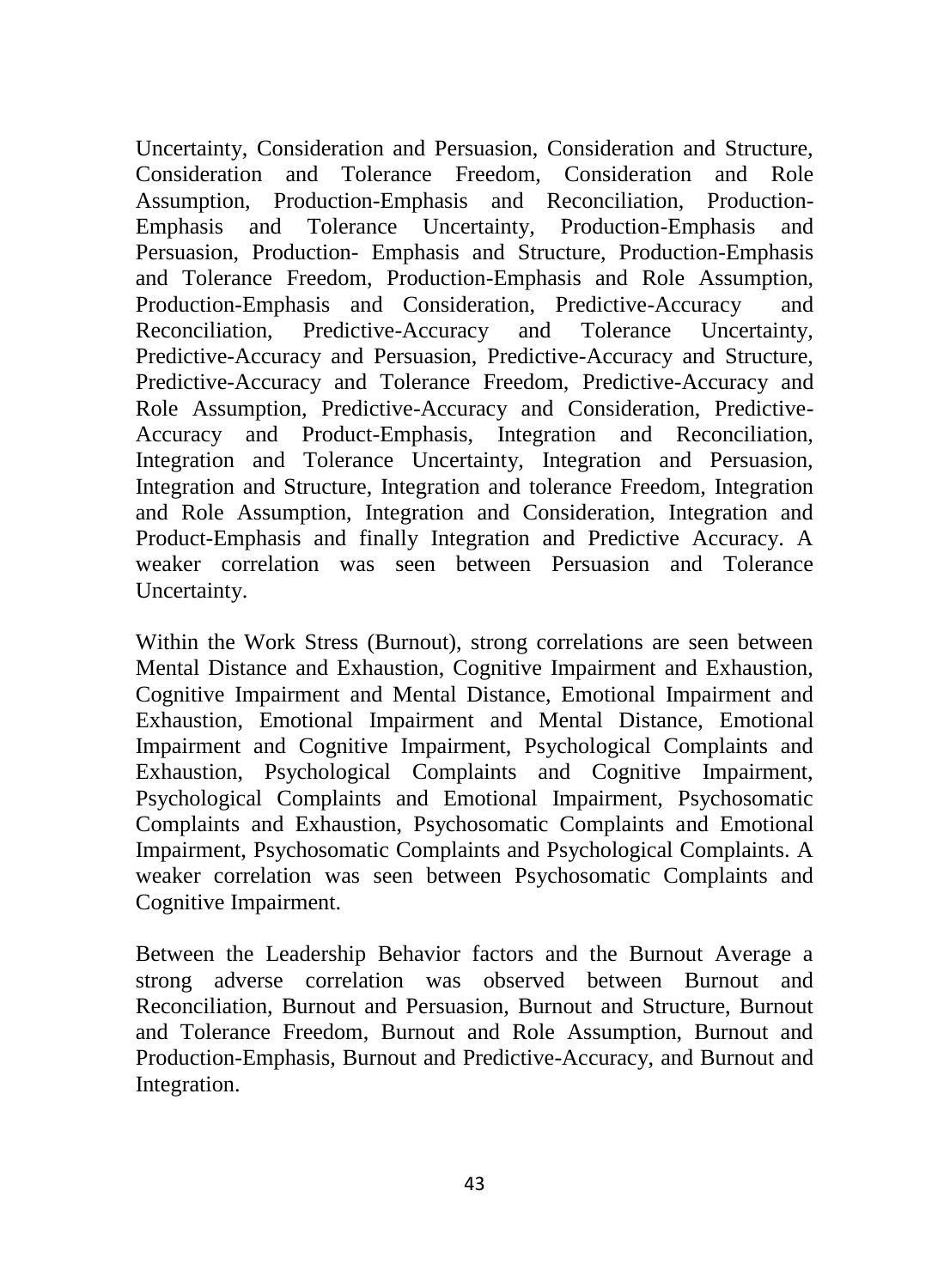Between the Leadership Behavior Average and the Burnout factors a strong adverse correlation was observed between Leadership Behavior and Exhaustion, Leadership Behavior and Mental Distance, Leadership Behavior and Cognitive Impairment, Leadership Behavior and Emotional Impairment, Leadership Behavior and Psychological Complaints.

Therefore, this research helps proving the theoretically aspects that influence leadership behavior and work stress. As a result, this research is able to present a coherent set of mediating variables that are grounded within a valid and reliable frameworks to explain the role of full-range leadership behaviors and the indicators which demonstrates stress-related outcomes (Malloy & Penprase, 2010; Stordeur et al., 2001; van Knippenberg & Sitkin, 2013). This research also proves that for Gen Y, irrespective of whether transactional, transformational or laissez-faire leadership styles, this generation does have significant burnout levels already present within them which will continue change depending on the leadership behaviors exerted irrespective of the leadership styles used. Thus, this research deviates previous research which indicated that depending on the type of leadership style used, the levels of burnout will change whereas in this research it proves that leadership behavior is the one that requires more focus as it is the basis for any leadership styles (Lyons & Schneider, 2009; Skogstad et al., 2007, 2014; van Knippenberg & Sitkin, 2013). Hence, companies need to apply appropriate leadership behaviors to address these burnout symptoms to avoid having a negative impact on their employees and their organizations.

In order to be an effective GenY leader, they will have to deal with their generation having antecedent burnout levels and accordingly create a supportive atmosphere for the Gen Y workforce to thrive. A key method of handling this is through their leadership behavior via effective communication directly and indirectly in which previous research on prior Generations have shown that it can be done through the appropriate use of different leadership styles, but this research establishes that leadership behavior plays the more important role (de Vries et al., 2010).

Previous research has shown, depending on the type of communication, effects from leadership behavior on reducing stress are stronger when only direct communication is used for transformational leadership, and when only indirect communication is applied in transactional leadership (de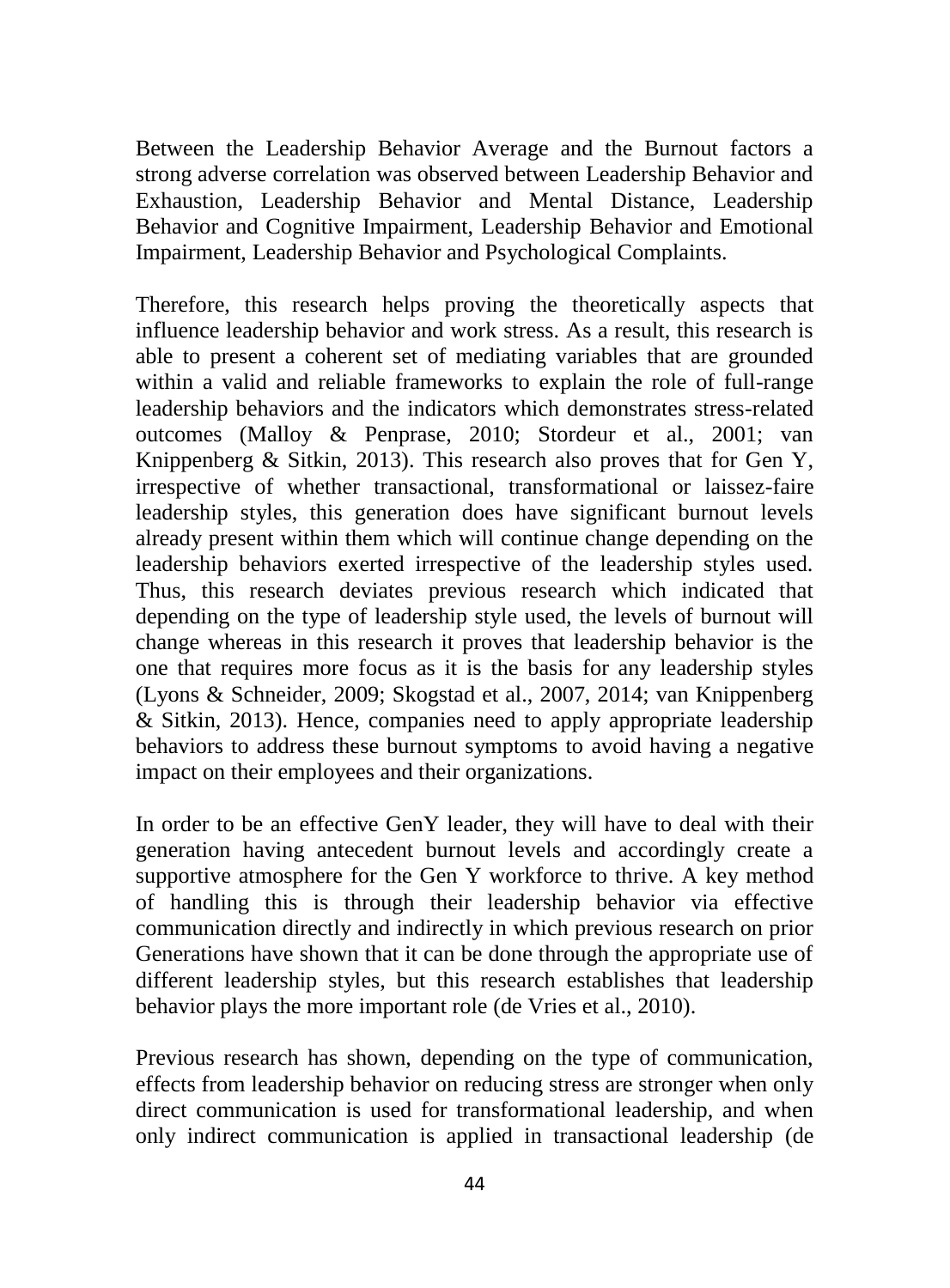Vries et al., 2010). Since, transactional behaviors do depend on the precision of communication, which can be achieved optimally via indirect communication like email. Technical information requiring specific details on working tasks and feedback should be in writing form and hence no personal conversation is required. Empirical results have also revealed that contingent reward is effective when leader follower distance is high (Howell et al., 2005). This happens because communication via email offers a feeling of autonomy to the employee who then can decide when to read and when to respond to the message of the supervisor, which leads to less perceived stress.

On the other hand, transformational leadership is characterized by assured, supportive and expressive communication behaviors, which are best achieved via direct communication (de Vries et al., 2010). Directly talking to followers is important to create a group identity, and to consider the individual background of each person. With regards to followers' performance, transformational leadership is, in particular, linked to high performance when distance is low, and does not show this link when distance is high. This indicates that a close interaction between leader and follower is beneficial (Howell et al., 2005). Lastly, if moderated mediational effects are shown through workplace peers, then the relationship between leadership and stress via social support will be positive.

**Table 8** looks at the mean and standard deviation for each of the Leadership Behavior factors across all respondents. The top three Leadership Behaviors are Tolerance Freedom, Consideration and Production Emphasis whereas the bottom three Leadership Behaviors are Predictive Accuracy, Tolerance Uncertainty and Role Assumption.

**Table 9** gives the ranking of the mean and standard deviation for each of the **leadership behavior** factors across **male and female respondents**.

**Table 10** looks at the t-test among gender for leadership behavior. Given, that there were large number of male (52) and female (66) respondents, it was felt useful to check significance of difference of mean scores of male and female participants with respect to the Leadership Behavior. A very interesting finding of the study was that Structure, Persuasion and Reconciliation were ranked the exact same position for both genders.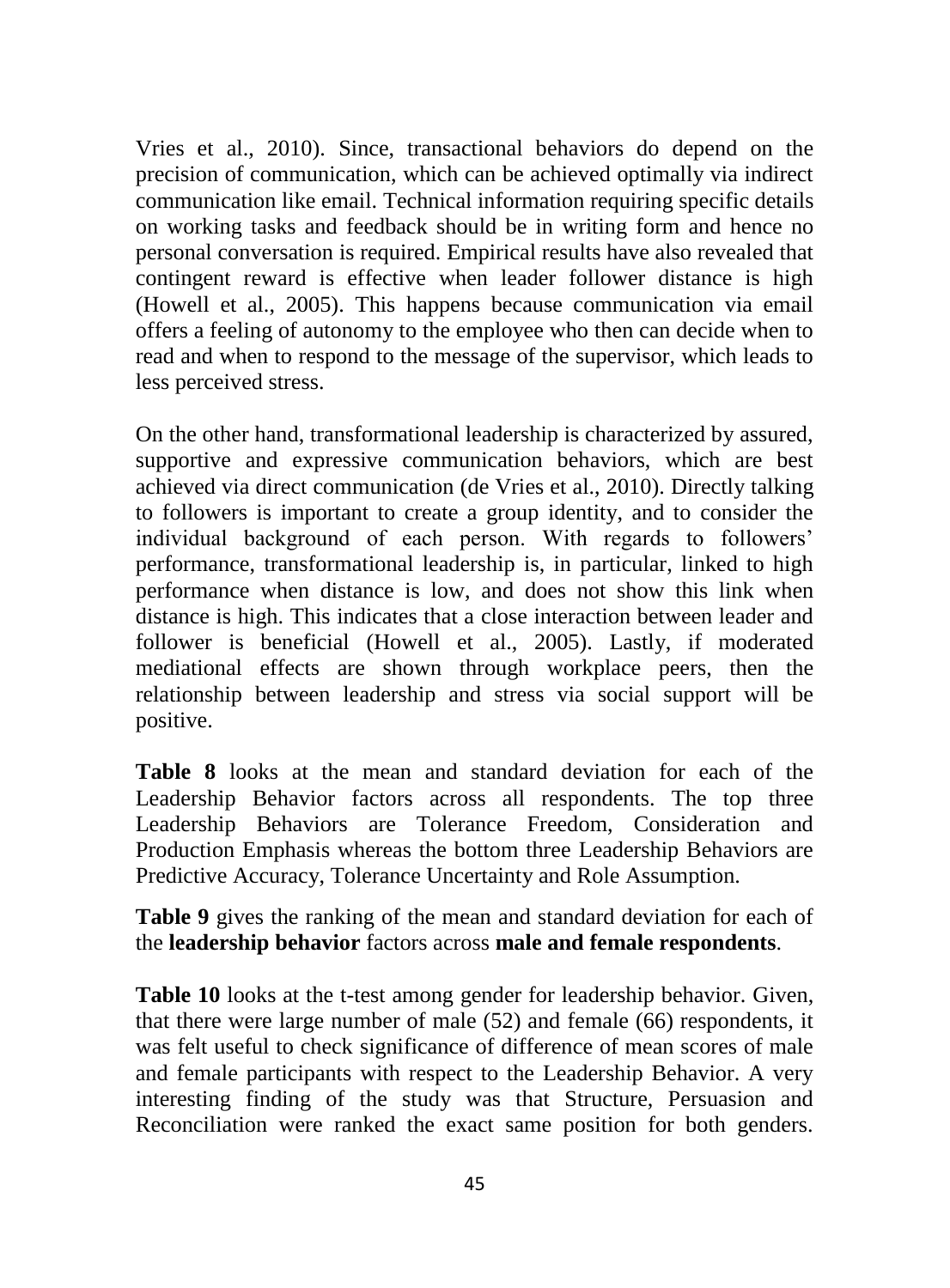Tolerance Freedom is the highest among the females and not males. When looking at the overall Leadership Behavior scores across male and female participants, the t-test did not show up any significant difference. Therefore, we accept the Null Hypothesis  $H_0$ <sub>5</sub> that there is no significant difference between male and female Gen Y students with respect to Leadership Behavior.

From the results, there is no difference in the overall leadership behavior between male and female. However, there is a difference in the way leadership behavior is brought about. Both genders rely strongly on tolerance to freedom as a way to bring about effective leadership in long term scenarios. This makes this generation very different from the previous generations, most characteristically distinct from the analysis done in the Trait Theories as given by Stogdill (Heilman, 2001; Stogdill, 1948). In the 1940's, leadership was focused only on Capacity, Achievement, Responsibility, Participation and Status, whereas this generation uses leadership behavior through emphasis on tolerance to freedom, production-emphasis, consideration and integration. The current generation does not rely heavily on predictive-accuracy, are less likely to actively exercise leadership roles rather they could surrender it to others and are less likely to be tolerant toward uncertainty. The results obtained in this study proves that Gen Y's male and female leadership behaviors are still very much alike w.r.t each other's as in previous generations, as indicated in prior research. But the way Gen Y conducts its leadership behavior is different from previous generations as its behavior tends to lead with a transformational leadership style (Eagly et al., 1995; Eklund et al., 2017).

**Table 11** gives the ranking of the mean and standard deviation for each of the **Leadership Behavior** factors across **Engineers and Non-Engineers groups** among Gen Y students.

**Table 12** looks at the t-test among Engineers and Non-Engineers for Leadership Behavior. There were a large number of Engineer (30) and Non-Engineer (88) respondents, so it was felt useful to check the significance of difference of mean scores of Engineers and Non-Engineers participants with respect to the leadership behavior. When looking at the overall Leadership behavior scores across Engineers and Non-Engineers participants the t-test does not show significant difference between the two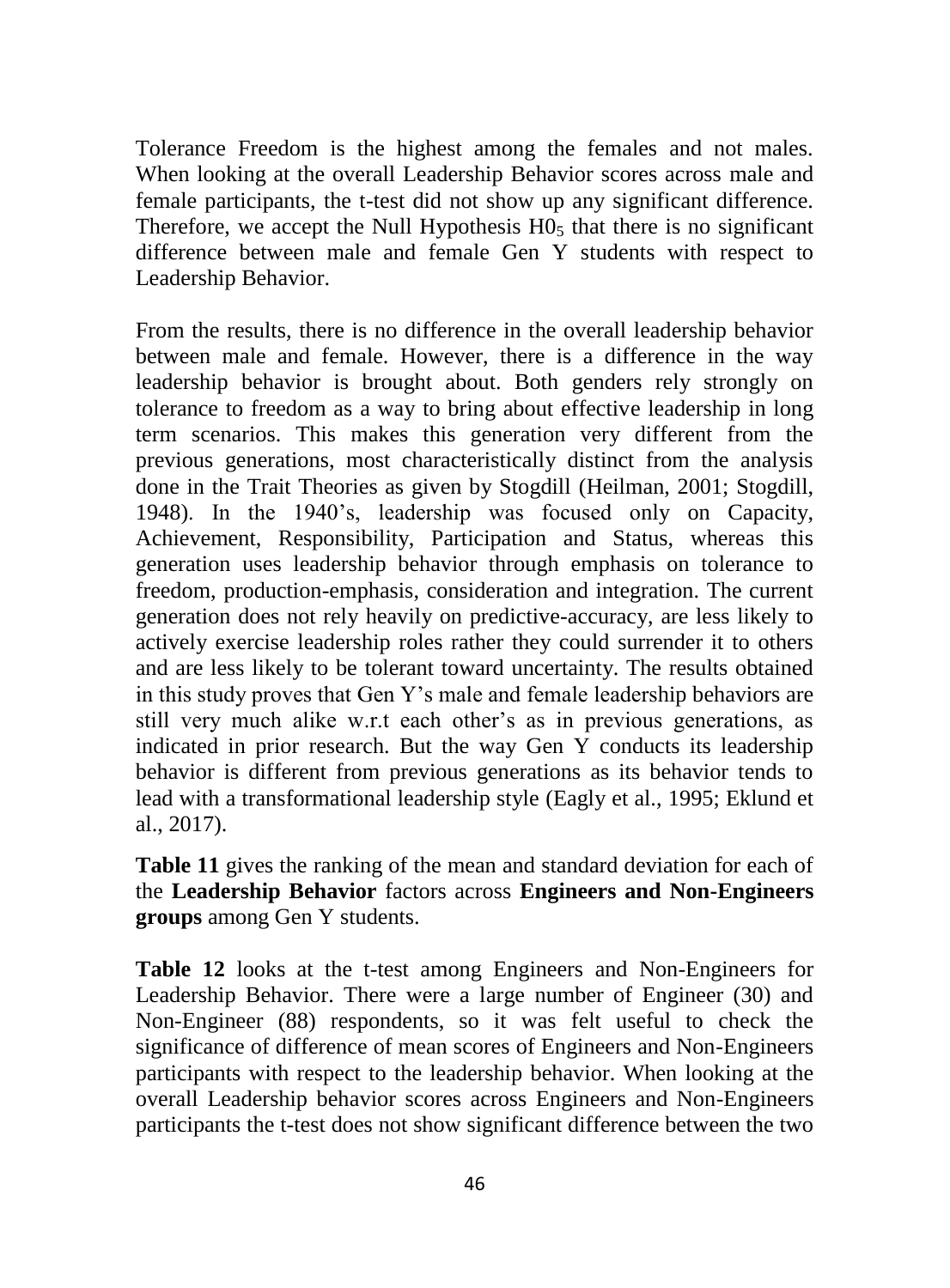groups at 0.05 level of significance. Therefore, we accept the null hypothesis H06 that there is no significant difference between Engineers and non-Engineers when it comes to overall Leadership Behavior.

Reasons for adopting this type of classification is that engineers bring diverse innovations, useful strengths and useful perspectives. This has been clearly indicated in their preferences as indicated in the results. Engineering graduates have the tendency to exhibit a leadership behavior through clear definitions of roles and their expectations at the beginning itself. Hence, they focus more on their leadership behavior being more structural. To achieve their targets, engineers lead their followers through persuasion; hence adopting a more transformational form of leadership style for this as seen in previous generations in prior literature (Erkutlu, 2008; Piccolo & Colquitt, 2006). Non-engineering graduates on the other hand have a more 'soft skill' approach and leads through behavior of tolerance to freedom and consideration. Both Graduates consider leadership behavior with emphasis on production- emphasis as important. Hence, engineers tend to adopt a leadership behavior which tends towards transactional leadership style and non-engineers tend to adopt a leadership behavior which is more a transformational leadership style. Hence, both groups have very different ideas of importance of different ways of leadership behavior. However, there is no significant difference between the overall Leadership Behavior of different group of Gen Y students categorized on the basis of education. The leadership behavior of this generation is however different from previous generations (Salahuddin, 2010).

**Table 13** gives the ranking of the mean and standard deviation for each of the **Leadership Behavior** factors across **Work Experience groups among Gen Y students**. **Table 14** looks at the ANOVA among Work Experience groups for Leadership Behavior. Given that there were substantial numbers among various work experience groups, it was felt useful to check the significance of difference of mean scores among these various work-experience groups with respect to Leadership Behavior. The various work experience groups were: Nil Experience (51), < 1-year experience (25), and  $1 - 5$  years' experience (42).

To look at Leadership Behavior across different work experience groups we analyzed the data using ANOVA. As the table shows the F-value 5.241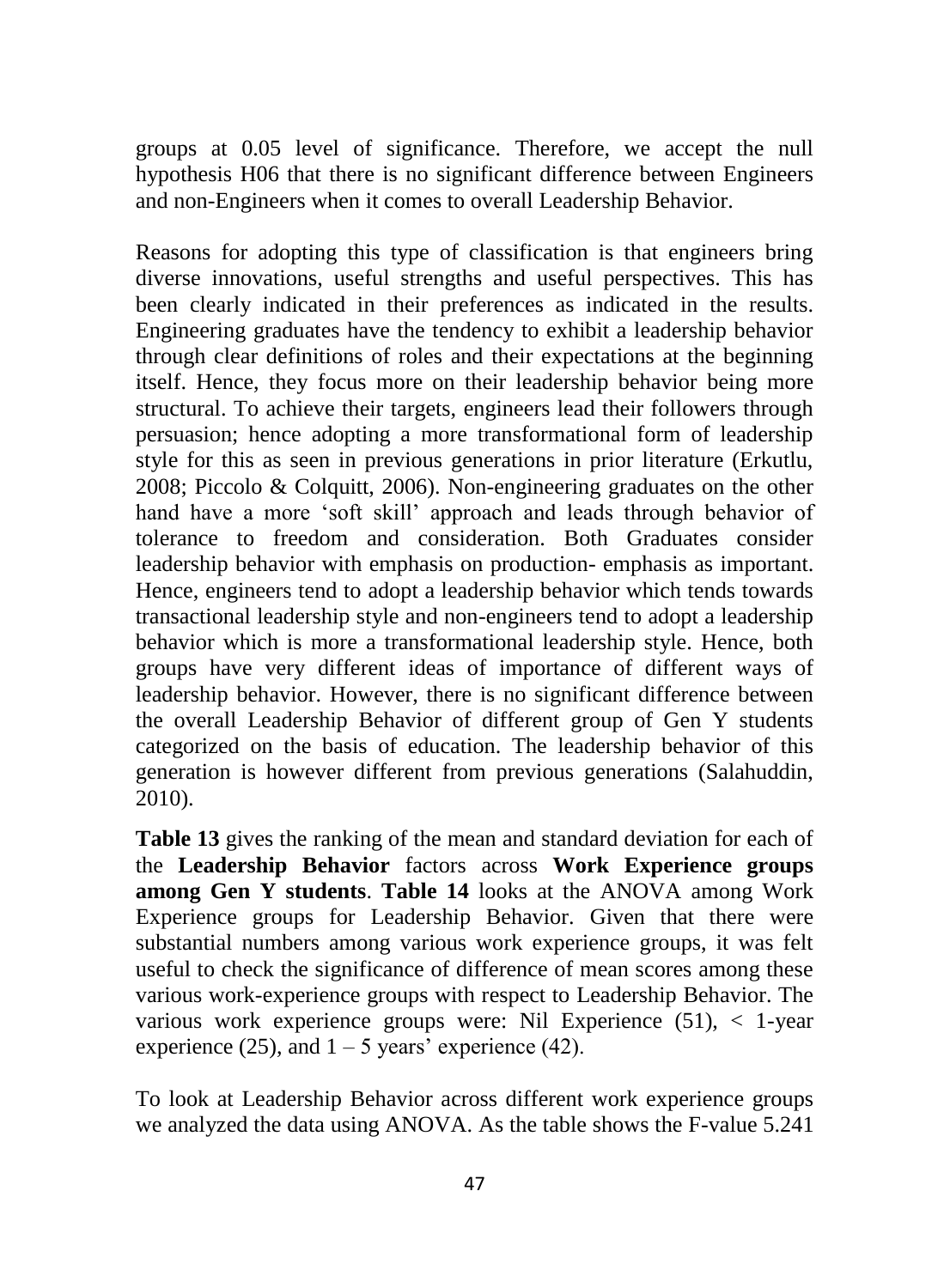obtained is significant at .007 level. This suggests that there is a significant relationship between Leadership Behavior and work experience. Therefore, we reject the Null Hypothesis  $H_0$ <sup>that there is no significant</sup> difference among various Work experience groups for Leadership Behavior among Gen Y students. The scores suggest that work experience is positively related with Leadership Behavior. An examination of the mean scores of the Leadership Behavior factors the work experience categories, suggests that there is a significant difference between Freshers and less than 1year work experience as indicated by Tukey HSD and LSD.

Since, there is a significant difference between the Leadership Behavior across different work-experience groups of Gen Y students. Freshers and less than 1year work experience are found higher overall Leadership Behavior scores with Gen Y students. This is because that this generation wants to lead as they think it empowers them though they lack the industry experience and expertise (Fries, n.d.). Freshers and less than 1year work experience value tolerance to freedom, production-emphasis, consideration and integration. They do this through showing a willingness to leave when leadership doesn't meet standards, express different needs regarding leadership training, embrace a flat management structure, value leaders who seek feedback from all employees, push back against policy for policy's sake, as leaders they seek to empower and transform, and seek and support flexibility and work-life balance (Fries, n.d.). Gen Y with work experience of 1-5 years also gives importance to the same factors but with nearly the same magnitude for all 3 top factors. From the point of view of work experience, leadership behaviors not valued are mainly tolerance uncertainty and role assumption. Freshers and 1-5years work experience do not value predictive-accuracy as much. Less than 1year work experience values reconciliation considerably less than other groups. This indicates that Gen Y's leadership behavior gives them a more transformational leadership styles than transactional. As for this generation, laissez-faire leadership style is definitely not preferable. If one had to consider the leadership methods adopted by this generation, it would be that they focus on having positive leadership behavior outcome, hence they focus on using a combination of behavioral, contingency and integrative leadership theories unlike previous research (Erkutlu, 2008; Piccolo & Colquitt, 2006; G. A. Yukl & Gardner, 2020).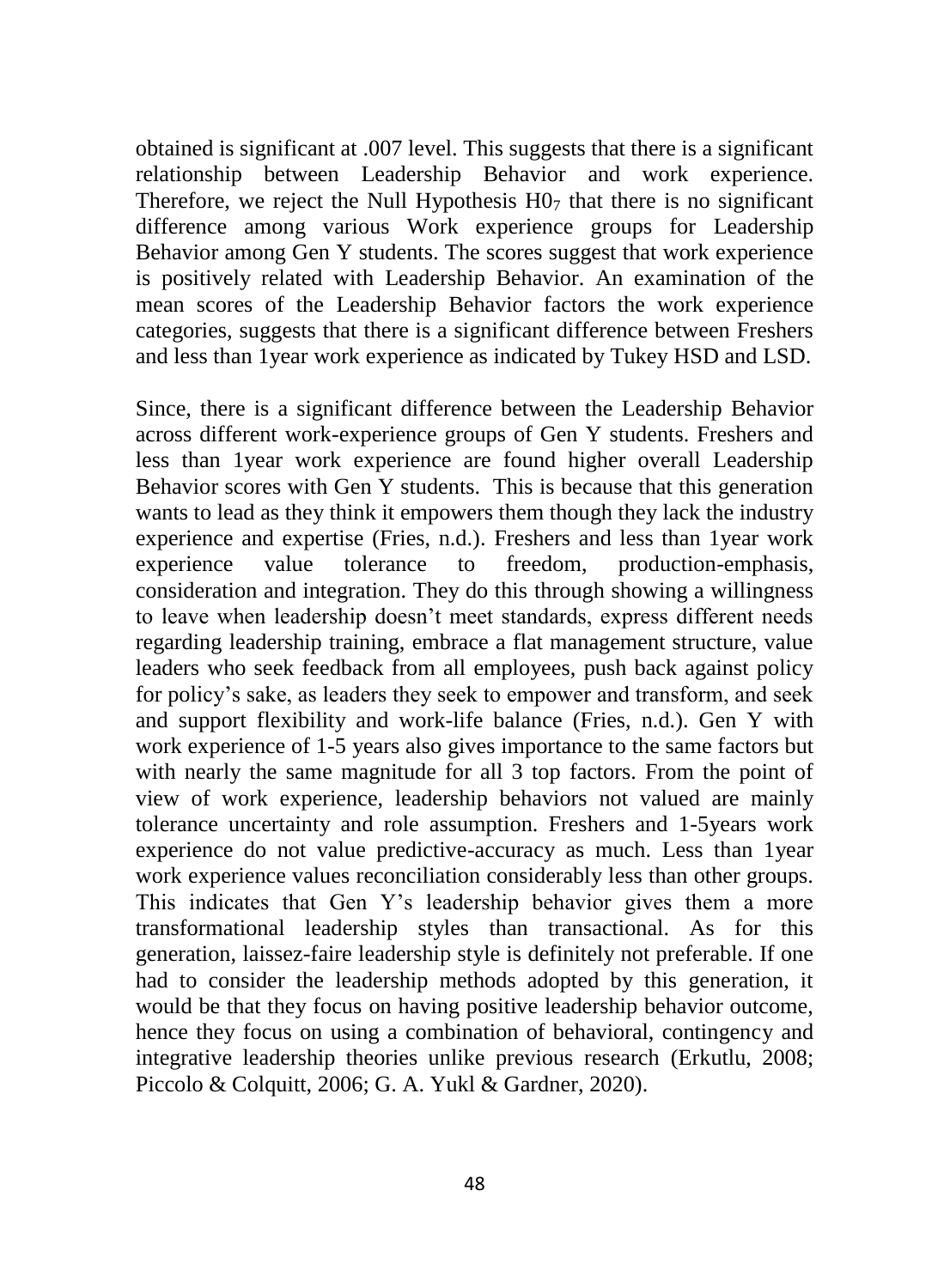**Table 15** looks at the mean and standard deviation for each of the **Burnout** factors across all respondents. The top three Burnout factors are Exhaustion, Mental Distance and Cognitive Impairment, whereas the bottom three Burnout factors are Emotional Impairment, Psychological Complaints and Psychosomatic Complaints.

**Table 16** looks at the mean and standard deviation for each of the **Burnout** factors across **male and female** respondents.

**Table 17** looks at the t-test among gender for Burnout. It was felt useful to check significance of difference of mean scores of male and female participants with respect to Burnout. When looking at the overall Burnout scores across male and female participants the t-test did not show up any significant difference, therefore, we accept the Null Hypothesis  $H_0$ <sub>s</sub> that there is no significant difference between male and female Gen Y students with respect to Burnout.

From the results, there is no significant difference between male and female Gen Y students with respect to Work Stress (Burnout). However, the types of Burnouts in this Generation are different. Both genders suffer from exhaustion. In addition to this, males suffer burnout more in the form of mental distance and emotional impairment, hence this is indicated through their reluctance to work and inability to control their frustrated emotions. Thus, males' burnout exhibit core systems than secondary burnout symptoms (Burnout Assessment Tool, n.d.). On the other hand, females not only do they suffer from emotional impairment but also from cognitive impairment. Thus, they will experience frustrations at work as well as memory problems, attention and concentration deficits and poor cognitive performance. Hence, their burnout will also be indicated by core symptoms. Both genders have low chances of psychological and psychosomatic complaints being manifested from burnout and hence, these complaints are likely to originate from other sources besides work. Of the two genders however, females are more likely to suffer from these complaints than males. Both genders have similar responses to stress as in accordance with previous research, however this research shows different levels of different types of burnout between the two genders. Further research (Eklund et al., 2017) can involve measuring the types of response to stress in terms of response to Fight‐or‐Flight response (Rodolfo, n.d.),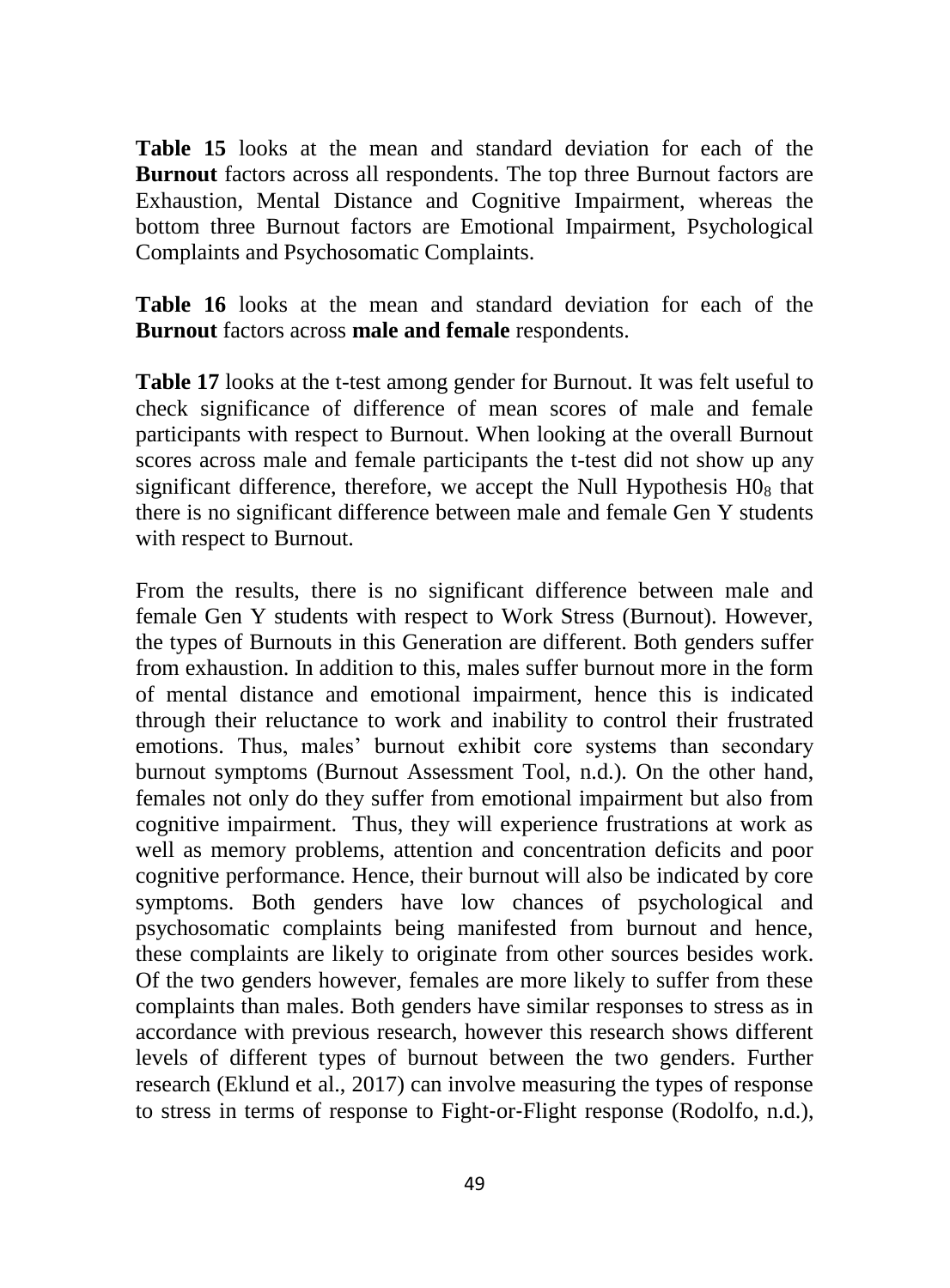the Polyvagal Theory (Porges, 2001), and the Tend‐and‐Befriend response (Taylor et al., 2000).

**Table 18** gives the ranking of the mean and standard deviation for each of the **Burnout** factors across **Engineers and Non-Engineers groups** among Gen Y students.

**Table 19** looks at the t-test among Engineers and Non-Engineers for personal values. It was felt useful to check significance of difference of mean scores of Engineers (30) and Non-Engineers (88) participants with respect to the Burnout. When looking at the overall Burnout factors across Engineers and Non-Engineers participants the t-test shows significant difference at .05 level. This suggest that there is a significant relationship at 0.05 level between Burnout across Education groups. Therefore, we reject the Null Hypothesis H0<sup>9</sup> that there is significant difference among Engineering and Non-Engineering group for Burnout among Gen Y students.

Since, the results indicate that there is significant difference between the overall Work Stress (Burnout) scores of Engineers when compared with the scores of Non-Engineers. Like in the gender-wise analysis, both type of graduates suffer exhaustion, with engineering graduates experiencing more exhaustion burnout than non-engineering. The burnout symptoms of both are the same- emotional impairment and mental distance, only in interchangeable ranks. Hence, engineer's response to burnout will be more in the form of feeling frustrated and angry at work, irritability, overreacting, feeling upset or sad without knowing why which are indicative symptoms of emotional impairment. Non- engineering initial response will be indicated by a strong reluctance or aversion to work (Mental Distance).

The ranks of Burnout factors among Engineers and Non-Engineers were the same for both in terms of Cognitive Impairment, Psychological Complaints and Psychosomatic Complaints. Hence, the work related stress is not likely to cause secondary related burnout symptoms (Burnout Assessment Tool, n.d.). Hence, depending on the type of work force, companies will have to lead with different kinds of leadership behaviors depending on the situation and the educational background of the affected employees. Use of guidelines provided in the Situation theories will be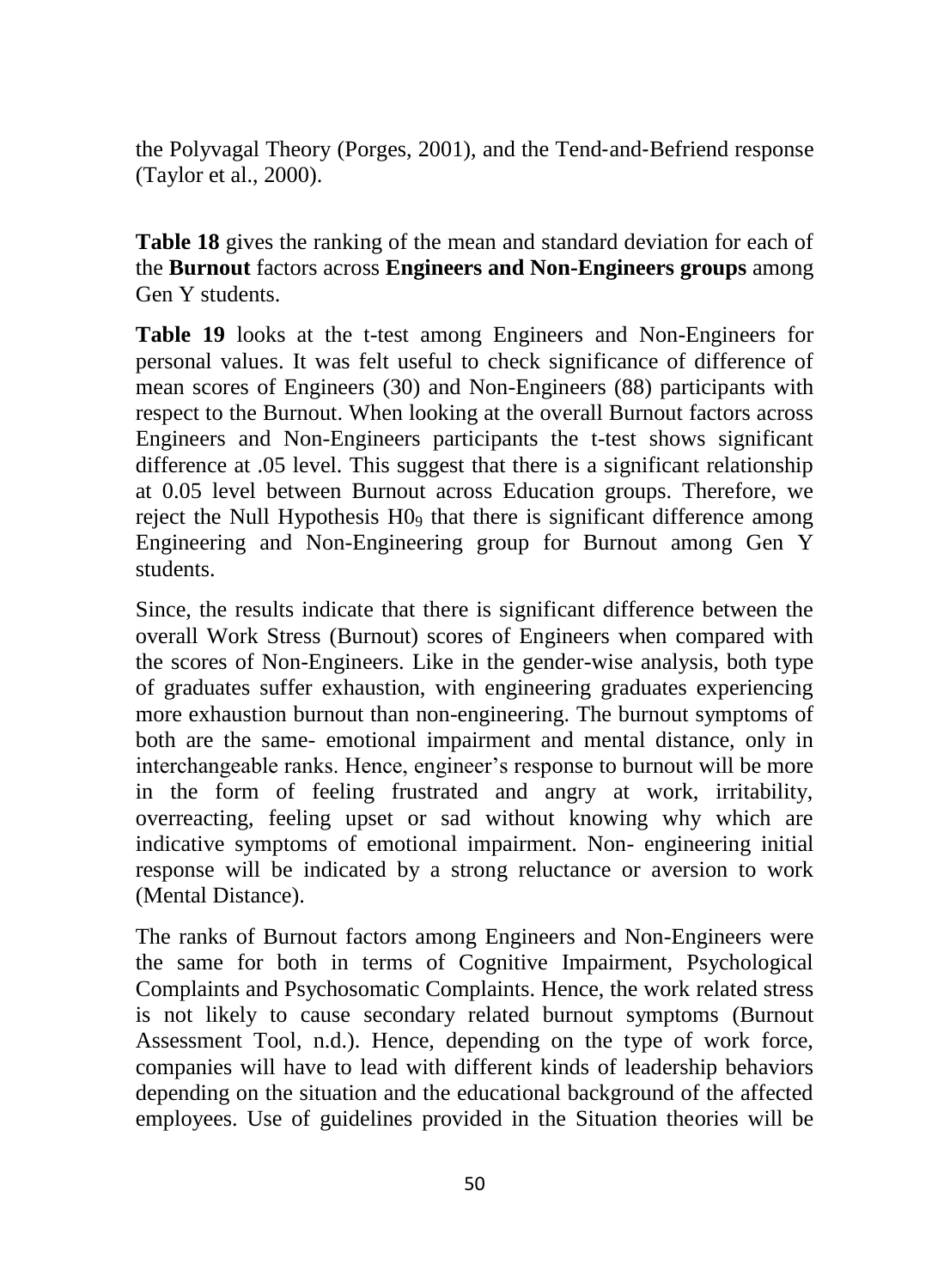beneficial for the company in the long-run as indicated in previous research (Lerman, 2010; Norris & Vecchio, 1992). Furthermore, Gen Y leaders, depending on their education background will experience the same symptoms discussed above. The leadership behavioral response to the affected burnt-out leaders would require a combination of transactional and transformational leadership styles in different proportions depending on the educational background of these leaders as well (Stordeur et al., 2001).

**Table 20** gives the ranking of the mean and standard deviation for each of the **Burnout** factors across **Work Experience groups** among Gen Y students. **Table 21** looks at the ANOVA among Work Experience groups for Burnout. It was felt useful to check the significance of difference of mean scores among these various work-experience groups with respect to Burnout. The various work experience groups were: Nil Experience (51),  $<$  1-year experience (25), and 1 – 5 years' experience (42). To look at Burnout across different work experience groups we analyzed the data using ANOVA.

As the **table 21** shows the F-value 2.309 obtained is significant at .104. This suggest that there is a no significant relationship between Burnout and work experience. Therefore, we accept the Null Hypothesis  $HO_{10}$  that there is no significant difference among various Work experience groups for Burnout among Gen Y students.

The results indicate that freshers and less than one-year work experience management students have burnout in the form of exhaustion, mental distance and cognitive impairment. Though the magnitude of this burnout is considerably less for freshers than for those with less than one-year experience. One would have hypothesized that as one gets more work experience, the more burnout occurs. But in the group with 1-5years work experience, exhaustion is the only common burnout symptom that all other work experience groups experience as well. In this group, unusual burnout symptoms are experience, namely emotional impairment and psychological complaints. This is the first situation wherein a work-related stress has caused a secondary burnout symptom. This could indicate that as one gets more experience, there are chances of secondary burnout symptoms as well as more diverse symptoms being experienced with this Generation.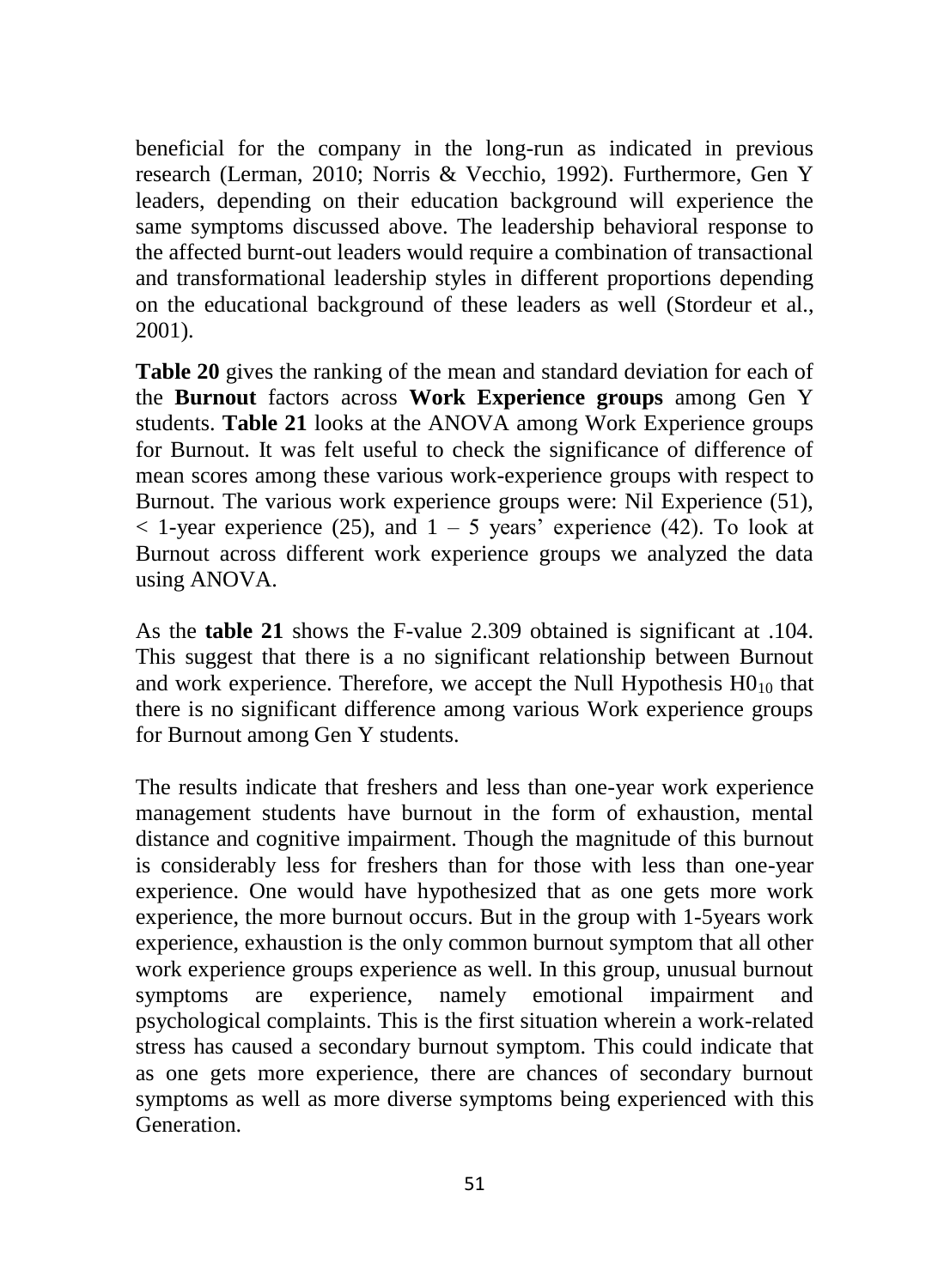This is in accordance with published reports of Millennial Burnout wherein Depression and "deaths of despair" are on the rise among millennials as they suffer through financial stress, loneliness and work place burnout (Lonely, burned out, and depressed, n.d.). Reports argue that previous generations have also experienced burnout but the causes, nature and symptoms of this work stress burnout for Gen Y is different and has been poorly researched upon (Bean, 2016). Another distinct feature of this research is that psychosomatic complaints has not been experienced much in this generation. A reason for this is that this generation truly does not experience it or would have wanted to withhold this sensitive information in this study. Thus, a conclusive research on this aspect cannot be expressed. All this indicates, that companies cannot adopt a one-remedyfix-all policy to address the issue of work stress in this generation as consideration needs to be given in terms of gender, education background and work experience. Leadership Behaviors will also vary according to these demographics in terms of importance to this generation and their requirements need to be addressed suitably.

Regression results for Leadership Behavior and Work Stress (Burnout) is shown in **Table 22.** We see that the correlation Leadership Behavior and Work Stress (Burnout) is .476 exactly what we see in **Table 4**. This indicates a strong association between the two variables. We carried out further regression analysis that will allow us to predict values of Work Stress Burnout (variable y) values from Leadership Behavior practices (variable x). The prediction equation is  $Y = a + bx$ . Thus, our prediction equation would be

#### $Y' = 4.174 + (-0.496)X$

where Y is the dependent variable and x is the independent variable. So, if Leadership Behavior practices score is 4 then the prediction for Work Stress Burnout would be 2.191.

Regression results for Work Stress (Burnout) and Leadership Behavior is shown in **Table 23.** We see that the correlation Leadership Behavior and Work Stress (Burnout) is .476 exactly what we see in **Table 4**. This indicates a strong association between the two variables. We carried out further regression analysis that will allow us to predict values of Leadership Behavior Practices (variable y) values from Work Stress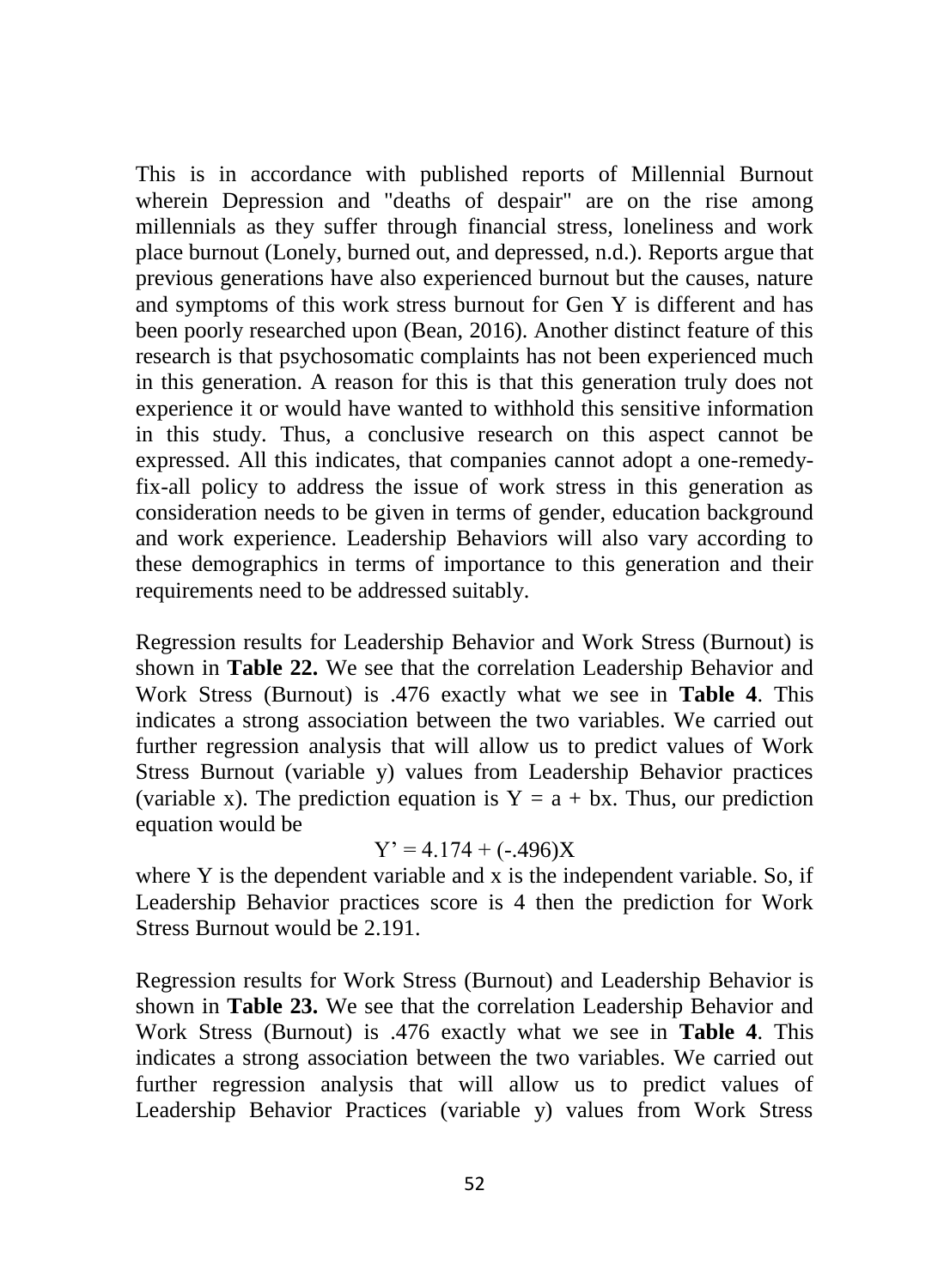Burnout (variable x). The prediction equation is  $Y = a + bx$ . Thus our prediction equation would be

$$
Y' = 4.375 + (-.457)X
$$

where Y is the dependent variable and x is the independent variable. So, if Work Stress Burnout score is 4 then the prediction for Leadership Behavior practices would be 2.547.

Regression results for Leadership Behavior and Work Stress (Burnout) factors is shown in **Table 24.** We see that the correlation Leadership Behavior and Work Stress (Burnout) factors is .520. This indicates a strong association between the variables. We carried out further regression analysis that will allow us to predict values of Leadership Behavior practices (variable y) values from Work Stress Burnout factors (variables  $x_1$ ,  $x_2$ ,  $x_3$ ,  $x_4$ ,  $x_5$  and  $x_6$ ). The prediction equation is Y = a +  $bx_1+cx_2+dx_3+ex_4+fx_5+gx_6$  Thus our prediction equation would be

 $Y' = 4.456 + (-0.046)X_1 + (-0.203)X_2 + (-0.102)X_3 + (-0.073)X_4 + (-0.033)X_5 + (-0.033)X_7$ .011) $X_6$ 

where y is the dependent variable and x is the independent variable. So, if all Work Stress Burnout variable scores are 4 then the prediction for Leadership Behavior practices would be 2.584.

Regression results for Work Stress (Burnout) and Leadership Behavior factors is shown in **Table 25.** We see that the correlation Leadership Behavior and Workstress (Burnout) factors is .662. This indicates a strong association between the variables. We carried out further regression analysis that will allow us to predict values of Work Stress Burnout (variable y) values from Leadership Behavior factors (variables  $x_1, x_2, x_3$ )  $x_4$ ,  $x_5$ ,  $x_6$ ,  $x_7$ ,  $x_8$ ,  $x_9$  and  $x_{10}$ ).

The prediction equation is

 $Y = a + bx_1 + cx_2 + dx_3 + ex_4 + fx_5 + gx_6 + ix_7 + ix_8 + kx_9 - lx_{10}$ Thus, our prediction equation would be

$$
Y' = 4.637 + (-.322)X_1 + (-.001)X_2 + (-.066)X_3 + (-.155)X_4 + (-.038)X_5 + (-.142)X_6 + (.321)X_7 + (-.035)X_8 + (-.017)X_9 + (-.158)X_{10}
$$

where y is the dependent variable and x is the independent variable. So, if all Leadership Behavior scores are 4 then the prediction for Burnout would be 2.185.

As indicated with the first equation generated, that as the influence Leadership Behavior becomes less, it has adverse consequences to the Gen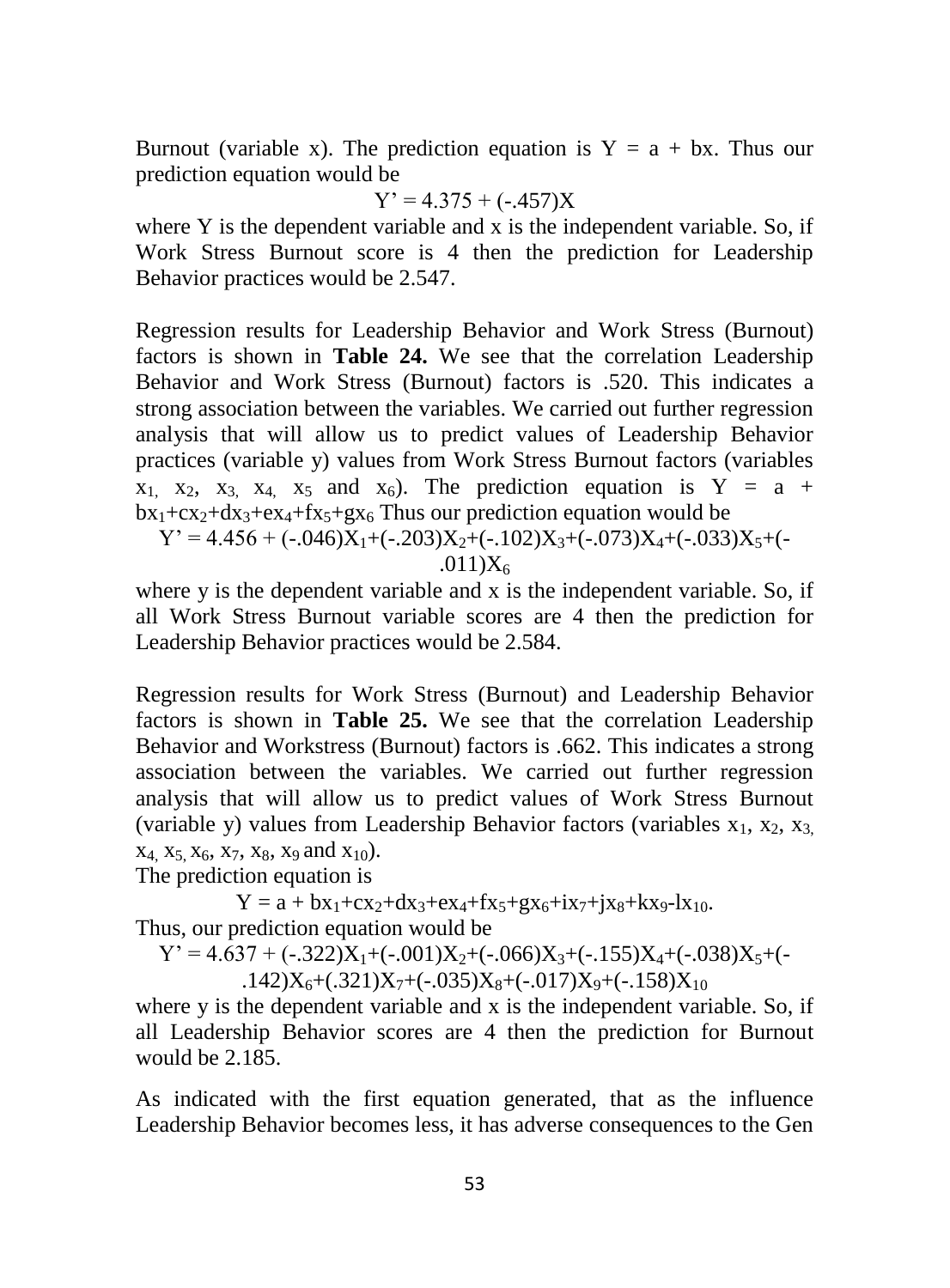Y individual, the Burnout level will increase. Through the second regression equation, the results also indicate that for the Gen Y leader himself who is experiencing burnout that as his stress level increase, the ability for him to carry out the appropriate leadership style through his leadership behavior will diminish.

The first equation indicates that supportive leadership behavior is required as guidance for this generation. If guidance decreases, then Gen Y has the tendency to get stressed-out that ultimately results in burnout. In terms of dealing with the consequences of a burnt out work force, adopting a leadership style that is either transformational, transactional and/or laissezfaire is more suitable in this scenario because this generation is not a onemethod-fix-all problems as done for previous generation as indicated in previous research (Bass et al., 2008; Gregersen et al., 2014; Skogstad et al., 2007). Meaningful relationships between the burnout employees and appropriate leadership behaviors conducts fostering the acceptance of group goals and identifying and articulating a vision.

The second equation indicates that as stress increases, leadership behavior of the same Gen Y individual will decrease. This is in accordance with previous research wherein the leader's stress was linked to the staff stress level and showed that as staff stress levels increased so did the supervisor's (Giorgi et al., 2015). So has it also be linked other stress related researches (Gregersen et al., 2014).

Regression analysis was also done to determine the levels in different burnout factors contributing to the diminishing effect of leadership behavior. It predicted that Mental Distance and Cognitive Impairment and Emotional Impairment were the factors that produced the most diminishing leadership behavior effect whereas Psychosomatic Complaints for this generation produced the least. Finally, Regression analysis was also done to determine the levels in different leadership behavior factors contributing to burnout. It predicted that were the factors that Reconciliation, Structure, Role Assumption and Integration produced the most burnout effect whereas Consideration for this generation produced the least in fact it may have a positive impact.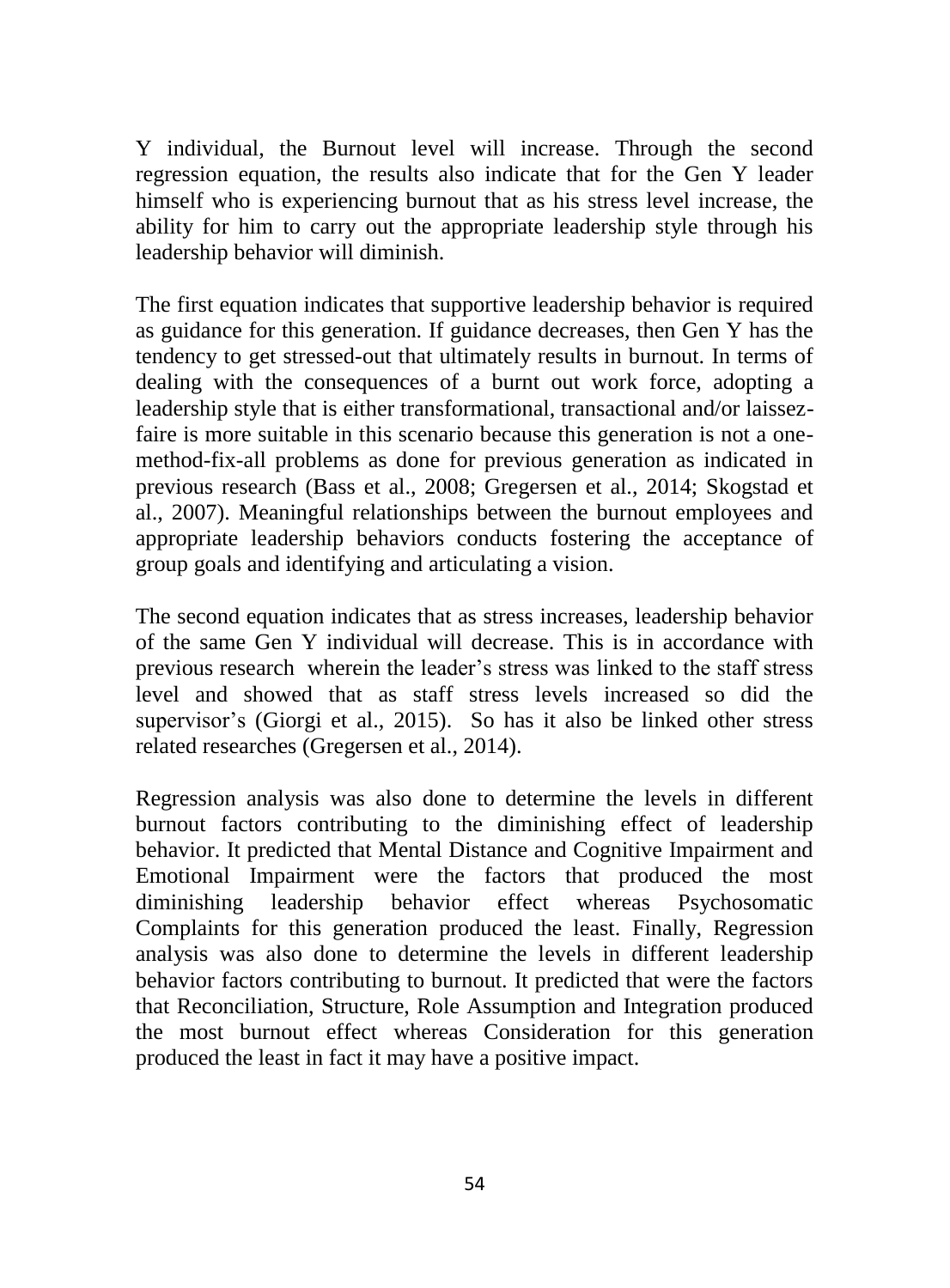Thus, in this research using valid and reliable instruments, one as able to predict the burnout effect form the leadership behavior factors, and the leadership behavior effect form the burnout factors.

# **6. LIMITATIONS AND FUTURE RECOMMENDATIONS**

Though the research did give an insight into the Leadership Behavior and Work Stress (Burnout) levels of Gen Y management students using the Leader Behavior Description Questionnaire (LBDQ – XII) and the Burnout Assessment Tool (BAT), certain areas could not be investigated due to various limitations. Much work needs to be done to resolve these areas in order to have a balanced leadership and stress management approach for dealing with this generation. Hence, future studies should revolve around the following areas-

1. A limitation of this research is that it was conducted with a homogenous population of management students. Future research could have a variety of different disciplines to determine if there is any uniqueness with different combinations of Leadership Behavior and Work Stress (Burnout). A larger sample would be preferable.

2. Since this research is based only from a single person's perspective, future research should involve gaining a leader's and follower's perspective from themselves as well as of each other.

3. Another limitation is that the current research is based on the current Leadership Behavior and Work Stress (Burnout) of the participants and the results could be subject to change in the future.

4. The effect of organization's strategies on leadership behavior and burnout levels could be investigated in future.

5. How effective would technology be in influencing different Leadership Behaviors and Work Stress (Burnout)?

6. Future research could further our comprehension of the complex nature of Leadership Behavior and Work Stress (Burnout) by examining other individual factors (intelligence levels, self-efficacy, etc.) and environmental factors (socio-economic background, educational institutions attended) as predictors of Leadership Behavior and Work Stress (Burnout) and link them as contributors in decision making.

7. How should the combinations of Leadership Behaviors and Work Stress (Burnout)preferences be incorporated in advising? How effective are interventions that take these combinations into account?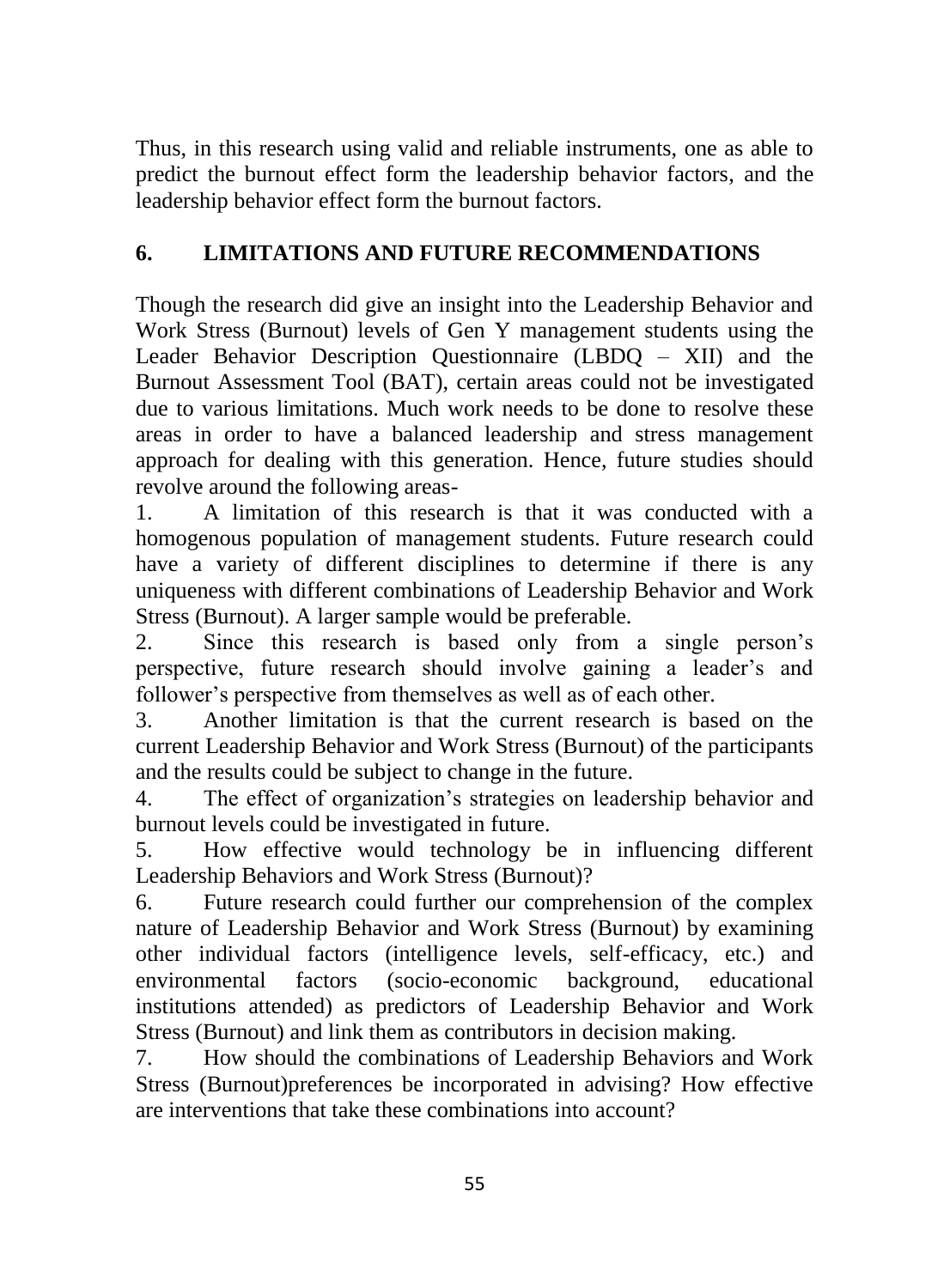8. Does mixing appropriate individuals with certain levels of leadership behavior and burnout, when forming project teams lead to better team products? Does it lead to increased inter-personal conflict? If the answer to each question is "yes," do the improved products compensate for the greater burnout risk? Does making team members aware of their differences lower the potential for conflict?

## **7. CONCLUSION**

The results of this study are important both theoretically and practically because this generation is presently positioned to give critical contributions to decision-making in today's world.

In this research, the Gen Y management students' Leadership Behavior and Work Stress (Burnout) were investigated using valid and reliable instruments i.e. the Leader Behavior Description Questionnaire (LBDQ – XII) and the Burnout Assessment Tool (BAT) to meet the objectives of this research.

Gen Y ranks Tolerance Freedom, Consideration and Production-Emphasis highly in terms of leadership behavior whereas Exhaustion, Mental-Distance and Cognitive Impairment are the burnout symptoms most felt by this generation. Through Pearson's Correlation, a strong relationship was determined between Leadership Behavior and Work Stress (Burnout) and even between their factors. Demographic studies were conducted for Leadership Behaviors and Work Stress (Burnout) on the basis of gender, graduation background and work experience. Significant differences were seen with the group with Freshers and less than 1year work experience of having a higher overall Leadership Behavior scores with Gen Y students, and significant difference between the overall Work Stress (Burnout) scores of Engineers when compared with the scores of Non-Engineers. Through regression analysis, equations for estimations of leadership behavior and work stress levels were also generated.

It is important to know the Leadership Behaviors and Work Stress (Burnout) levels of this Gen Y population because they are distinctly different from previous generations. Many of these business students will be future leaders and knowledge of these variables and their interplay will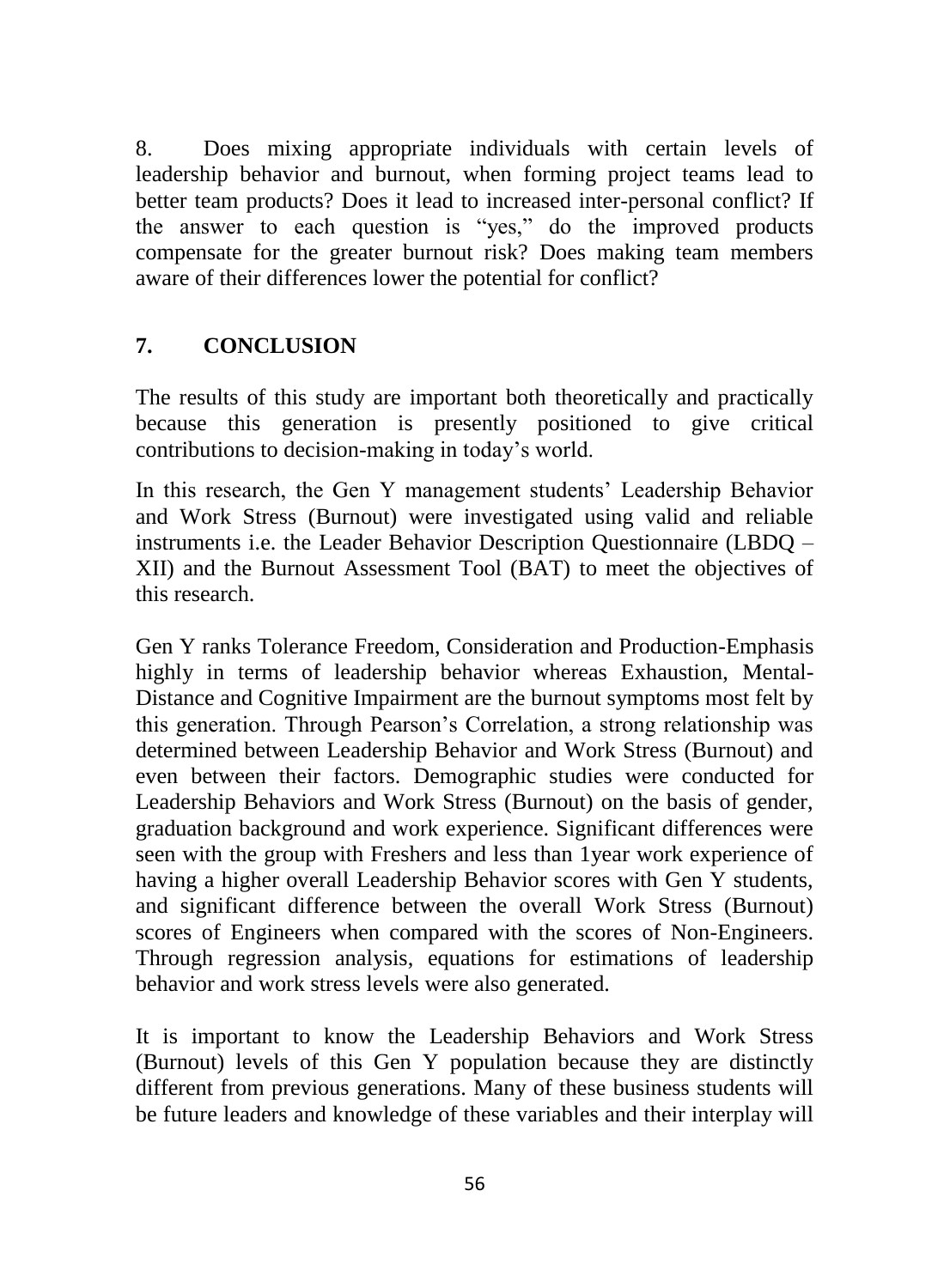help guide the company in effectively leading their workforce. Since the analysis was on the leader himself, it provides better understanding of the antecedents and consequences of the leadership behavior and work stress (Burnout) on individuals and the organizations. Organizations must ensure that leadership behavior must not promote stress and that even though burnout may be endemic its levels must be kept to the minimum so that leadership behavior does not get adversely affected.

#### **REFERENCES**

- Arnold, K. A., Connelly, C. E., Walsh, M. M., & Martin Ginis, K. A. (2015). Leadership styles, emotion regulation, and burnout. Journal of Occupational Health Psychology, 20(4), 481–490. https://doi.org/10.1037/a0039045
- Bakker, A. B., Demerouti, E., & Euwema, M. C. (2005). Job Resources Buffer the Impact of Job Demands on Burnout. Journal of Occupational Health Psychology, 10(2), 170–180. https://doi.org/10.1037/1076- 8998.10.2.170
- Bass, B. M., Bass, R., & Bass, B. M. (2008). The Bass handbook of leadership: Theory, research, and managerial applications (4th ed., Free Press hardcover ed). Free Press.
- Bean, S. (2016, September 12). Overwork and burnout affects all the generations in the workplace. Workplace Insight. https://workplaceinsight.net/overwork-and-burn-out-affects-all-thegenerations-in-the-workplace/
- Beilock, S. L., & Carr, T. H. (2005). When High-Powered People Fail: Working Memory and "Choking Under Pressure" in Math. Psychological Science, 16(2), 101–105. https://doi.org/10.1111/j.0956-7976.2005.00789.x
- Buchanan, T. W. (2006). Impaired memory retrieval correlates with individual differences in cortisol response but not autonomic response. Learning & Memory, 13(3), 382–387. https://doi.org/10.1101/lm.206306
- Burnout Assessment Tool. (n.d.). Retrieved March 3, 2020, from https://burnoutassessmenttool.be/startpagina\_eng/
- Byrne, A., Dionisi, A. M., Barling, J., Akers, A., Robertson, J., Lys, R., Wylie, J., & Dupré, K. (2014). The depleted leader: The influence of leaders' diminished psychological resources on leadership behaviors. The Leadership Quarterly,  $25(2)$ ,  $344-357$ . https://doi.org/10.1016/j.leaqua.2013.09.003
- Carr, C. (1969). Book Reviews: The Human Organization: By R. Likert (McGraw-Hill, New York, 1967), pp. 258. Price \$8.55 (Aust.). Journal of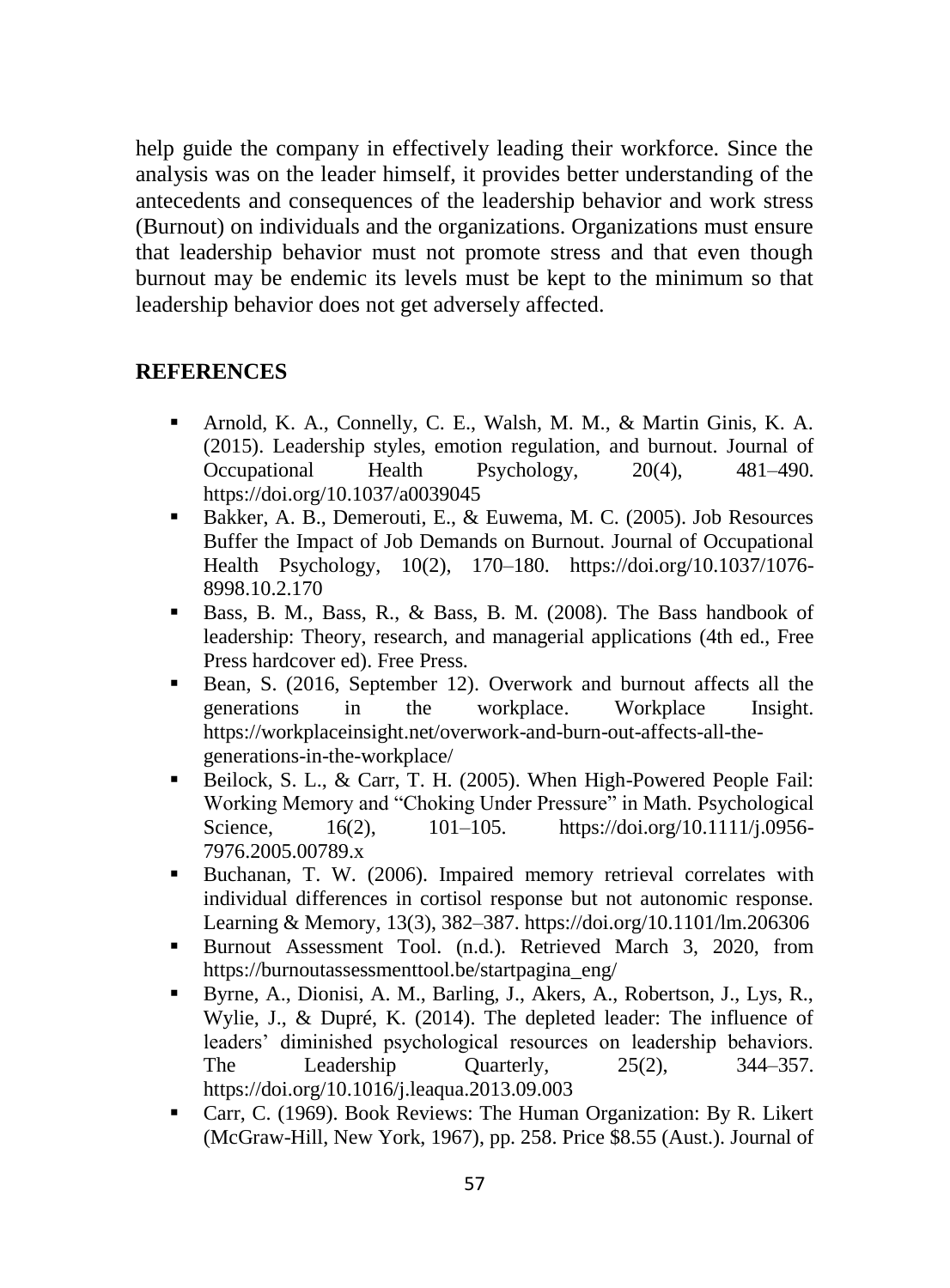Industrial Relations, 11(1), 77–78. https://doi.org/10.1177/002218566901100112

- Chajut, E., & Algom, D. (2003). Selective attention improves under stress: Implications for theories of social cognition. Journal of Personality and Social Psychology, 85(2), 231–248. https://doi.org/10.1037/0022-3514.85.2.231
- Conger, J. A., & Kanungo, R. N. (1987). Toward a Behavioral Theory of Charismatic Leadership in Organizational Settings. The Academy of Management Review, 12(4), 637. https://doi.org/10.2307/258069
- Courtright, S. H., Gardner, R. G., Smith, T. A., McCormick, B. W., & Colbert, A. E. (2016). My Family Made Me Do It: A Cross-Domain, Self-Regulatory Perspective on Antecedents to Abusive Supervision. Academy of Management Journal, 59(5), 1630–1652. https://doi.org/10.5465/amj.2013.1009
- de Vries, R. E., Bakker-Pieper, A., & Oostenveld, W. (2010). Leadership = Communication? The Relations of Leaders' Communication Styles with Leadership Styles, Knowledge Sharing and Leadership Outcomes. Journal of Business and Psychology, 25(3), 367–380. https://doi.org/10.1007/s10869-009-9140-2
- Demerouti, E., & Rispens, S. (2014). Improving the image of studentrecruited samples: A commentary. Journal of Occupational and Organizational Psychology, 87(1), 34–41. https://doi.org/10.1111/joop.12048
- DuBrin, A. J. (2016). Leadership: Research findings, practice, and skills (Eighth Edition). Cengage Learning.
- Eagly, A. H., Karau, S. J., & Makhijani, M. G. (1995). Gender and the effectiveness of leaders: A meta-analysis. Psychological Bulletin, 117(1), 125–145. https://doi.org/10.1037/0033-2909.117.1.125
- Eklund, K. E., Barry, E. S., & Grunberg, N. E. (2017). Gender and Leadership. In A. Alvinius (Ed.), Gender Differences in Different Contexts. InTech. https://doi.org/10.5772/65457
- Erkutlu, H. (2008). The impact of transformational leadership on organizational and leadership effectiveness: The Turkish case. Journal of Management Development, 27(7), 708–726. https://doi.org/10.1108/02621710810883616
- Evans, M. G. (1970). The effects of supervisory behavior on the pathgoal relationship. Organizational Behavior and Human Performance, 5(3), 277–298. https://doi.org/10.1016/0030-5073(70)90021-8
- Fiedler, F. E., O'Brien, G. E., & Ilgen, D. R. (1969). The Effect of Leadership Style Upon the Performance and Adjustment of Volunteer Teams Operating in Stressful Foreign Environment. Human Relations, 22(6), 503–514. https://doi.org/10.1177/001872676902200602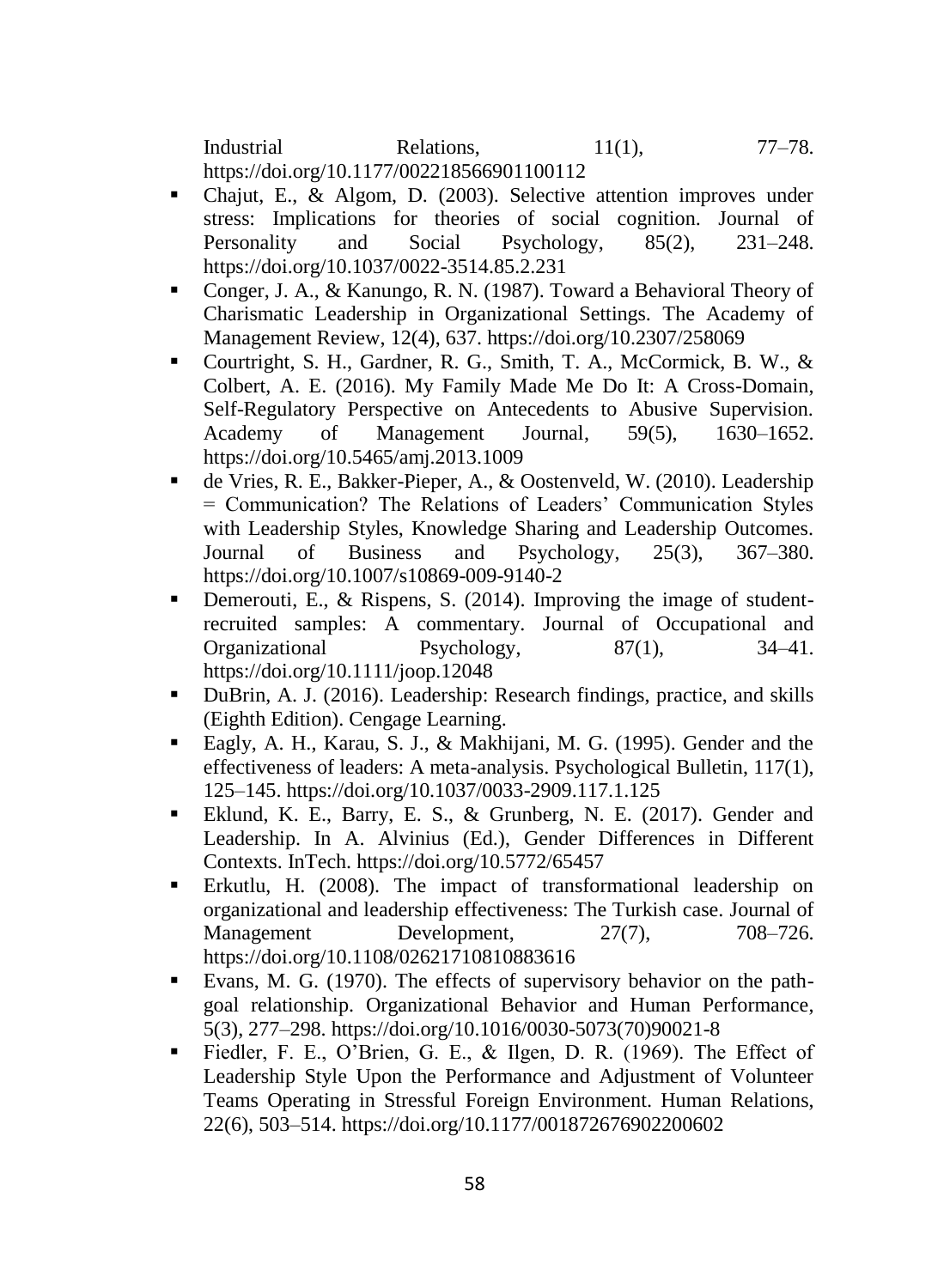- Folkman, S., Lazarus, R. S., Gruen, R. J., & DeLongis, A. (1986). Appraisal, coping, health status, and psychological symptoms. Journal of Personality and Social Psychology, 50(3), 571–579. https://doi.org/10.1037/0022-3514.50.3.571
- Fries, K. (n.d.). 7 Ways Millennials Are Changing Traditional Leadership. Forbes. Retrieved March 3, 2020, from https://www.forbes.com/sites/kimberlyfries/2018/01/18/7-waysmillennials-are-changing-traditional-leadership/
- Ganster, D. C., & Rosen, C. C. (2013). Work Stress and Employee Health: A Multidisciplinary Review. Journal of Management, 39(5), 1085–1122. https://doi.org/10.1177/0149206313475815
- Giorgi, G., Mancuso, S., Fiz Perez, F. J., Montani, F., Courcy, F., & Arcangeli, G. (2015). Does Leaders' Health (and Work-Related Experiences) Affect their Evaluation of Followers' Stress? Safety and Health at Work, 6(3), 249–255. https://doi.org/10.1016/j.shaw.2015.07.005
- Gregersen, S., Vincent-Ho per, S., & Nienhaus, A. (2014). Health-Relevant Leadership Behaviour: A Comparison of Leadership Constructs. German Journal of Human Resource Management: Zeitschrift Fü $r$  Personalforschung, 28(1–2), 117–138. https://doi.org/10.1177/239700221402800107
- Halverson, S. K., Murphy, S. E., & Riggio, R. E. (2004). Charismatic Leadership in Crisis Situations: A Laboratory Investigation of Stress and Crisis. Small Group Research, 35(5), 495–514. https://doi.org/10.1177/1046496404264178
- Heilman, M. E. (2001). Description and Prescription: How Gender Stereotypes Prevent Women's Ascent Up the Organizational Ladder. Journal of Social Issues, 57(4), 657–674. https://doi.org/10.1111/0022- 4537.00234
- Hejres, S., Braganza, A., & Aldabi, T. (2017). Investigating the Effectiveness of Leadership Styles on Instructional Leadership and Teachers Job Expectancy in Kingdom of Bahrain. American Journal of Educational Research, 5(7), 694–709. https://doi.org/10.12691/education-5-7-2
- Hersey-blanchard-1988.pdf. (n.d.). Retrieved February 19, 2020, from https://ess220.files.wordpress.com/2008/02/hersey-blanchard-1988.pdf
- Hobfoll, S. E. (1989). Conservation of resources: A new attempt at conceptualizing stress. American Psychologist, 44(3), 513–524. https://doi.org/10.1037/0003-066X.44.3.513
- House, R. J. (1971). A Path Goal Theory of Leader Effectiveness. Administrative Science Quarterly, 16(3), 321. https://doi.org/10.2307/2391905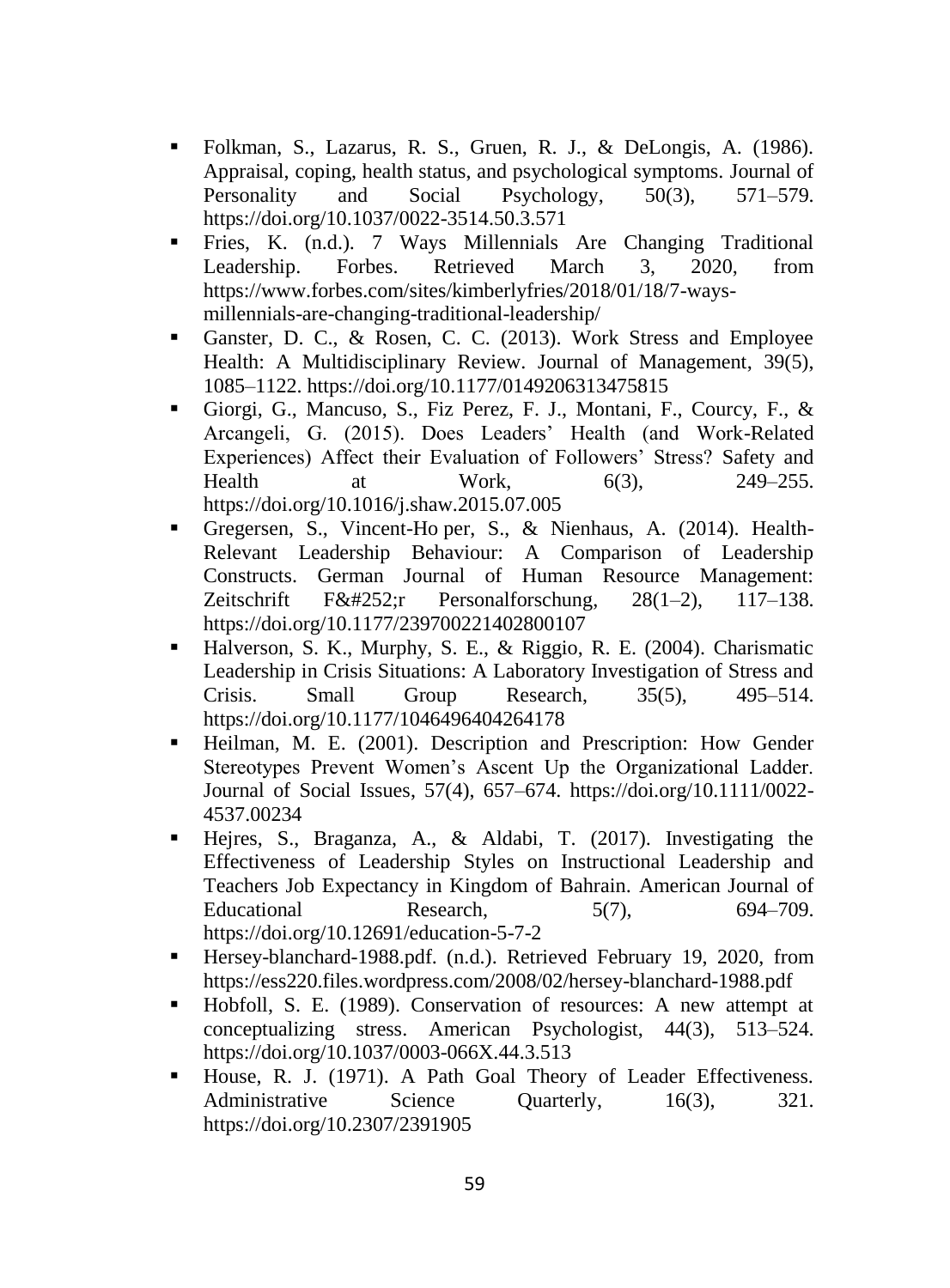- Howell, J. M., Neufeld, D. J., & Avolio, B. J. (2005). Examining the relationship of leadership and physical distance with business unit performance. The Leadership Quarterly, 16(2), 273–285. https://doi.org/10.1016/j.leaqua.2005.01.004
- Job Burnout | Annual Review of Psychology. (n.d.). Retrieved March 2, 2020, from

https://www.annualreviews.org/doi/abs/10.1146/annurev.psych.52.1.397

- Jordan, S. R. (2016). Positive Leadership Behavior. In A. Farazmand (Ed.), Global Encyclopedia of Public Administration, Public Policy, and Governance (pp. 1–6). Springer International Publishing. https://doi.org/10.1007/978-3-319-31816-5\_1341-1
- Jung, D. I., & Avolio, B. J. (1999). Effects of Leadership Style and Followers' Cultural Orientation on Performance in Group and Individual Task Conditions. Academy of Management Journal, 42(2), 208–218. https://doi.org/10.5465/257093
- Kickul, J., & Neuman, G. (2000). Emergent Leadership Behaviors: The Function of Personality and Cognitive Ability in Determining Teamwork Performance and KSAs. Journal of Business and Psychology, 15(1), 27– 51. https://doi.org/10.1023/A:1007714801558
- Lastovkova, A., Carder, M., Rasmussen, H. M., Sjoberg, L., Groene, G. J. de, Sauni, R., Vevoda, J., Vevodova, S., Lasfargues, G., Svartengren, M., Varga, M., Colosio, C., & Pelclova, D. (2018). Burnout syndrome as an occupational disease in the European Union: An exploratory study. Industrial Health, 56(2), 160–165. https://doi.org/10.2486/indhealth.2017-0132
- Leader Behavior Description Questionnaire (LBDQ) | Fisher College of Business. (n.d.). Leadership Initiative | Fisher College of Business. Retrieved February 19, 2020, from https://fisher.osu.edu/centerspartnerships/leadership/leader-behavior-description-questionnaire-lbdq
- LeBlanc, V. R. (2009). The Effects of Acute Stress on Performance: Implications for Health Professions Education: Academic Medicine, 84(Supplement), S25–S33.

https://doi.org/10.1097/ACM.0b013e3181b37b8f

- Leonard, H. S. (Ed.). (2013). The Wiley-Blackwell handbook of the psychology of leadership, change and organizational development. John Wiley & Sons.
- **Lerman, A. (2010). Situational Leadership Theory. 12.**
- Lewin, K. (1947). Frontiers in Group Dynamics: Concept, Method and Reality in Social Science; Social Equilibria and Social Change. Human Relations, 1(1), 5–41. https://doi.org/10.1177/001872674700100103
- Lonely, burned out, and depressed: The state of millennials' mental health in 2019. (n.d.). Business Insider. Retrieved March 3, 2020, from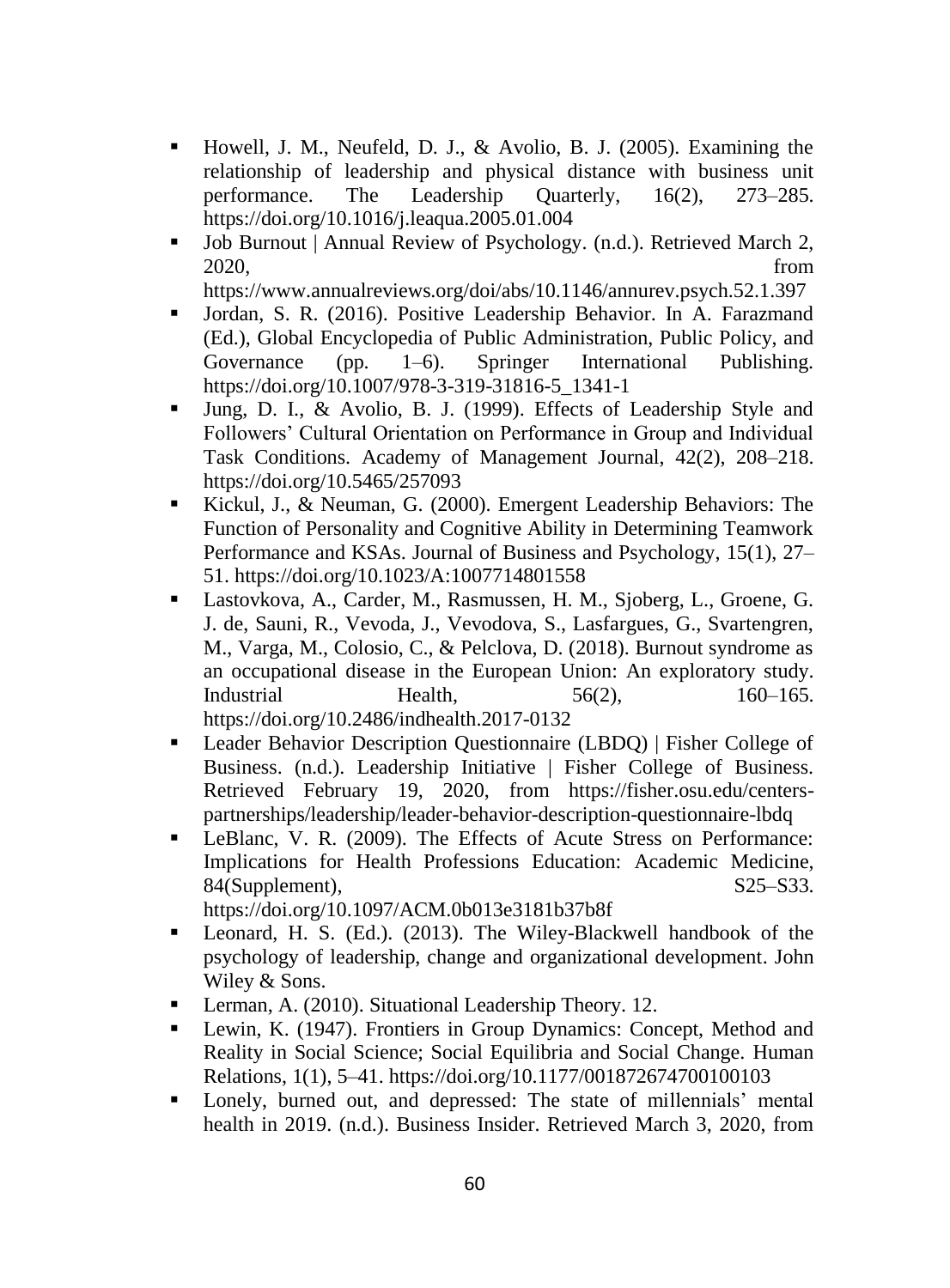https://www.businessinsider.in/strategy/news/lonely-burned-out-anddepressed-the-state-of-millennials-mental-health-in-2019/articleshow/71521984.cms

- Lyons, J. B., & Schneider, T. R. (2009). The effects of leadership style on stress outcomes. The Leadership Quarterly, 20(5), 737–748. https://doi.org/10.1016/j.leaqua.2009.06.010
- Malloy, T., & Penprase, B. (2010). Nursing leadership style and psychosocial work environment: Leadership style and work environment. Journal of Nursing Management, 18(6), 715–725. https://doi.org/10.1111/j.1365-2834.2010.01094.x
- Managerial grid model. (2019). In Wikipedia. https://en.wikipedia.org/w/index.php?title=Managerial\_grid\_model&oldi d=905944974
- Molloy, P. L. (n.d.). A Review of the Managerial Grid Model of Leadership and its Role as a Model of Leadership Culture. 31.
- Norris, W. R., & Vecchio, R. P. (1992). Situational Leadership Theory: A Replication. Group & Organization Management, 17(3), 331–342. https://doi.org/10.1177/1059601192173010
- Northouse, P. G. (2001). Leadership: Theory and practice (2nd ed). Sage Publications.
- Nystrom, P. C. (1978). MANAGERS AND THE HI-HI LEADER MYTH. Academy of Management Journal, 21(2), 325–331. https://doi.org/10.2307/255767
- Piccolo, R. F., & Colquitt, J. A. (2006). Transformational Leadership and Job Behaviors: The Mediating Role of Core Job Characteristics. Academy of Management Journal, 49(2), 327–340. https://doi.org/10.5465/amj.2006.20786079
- Porges, S. W. (2001). The polyvagal theory: Phylogenetic substrates of a social nervous system. International Journal of Psychophysiology, 42(2), 123–146. https://doi.org/10.1016/S0167-8760(01)00162-3
- Psychosocial risks and workers health—OSHWiki. (n.d.). Retrieved March 1, 2020, from https://oshwiki.eu/wiki/Psychosocial\_risks\_and\_workers\_health
- Rizzo, J. R., House, R. J., & Lirtzman, S. I. (1970). Role Conflict and Ambiguity in Complex Organizations. Administrative Science Quarterly,
- 15(2), 150. https://doi.org/10.2307/2391486
- Robbins, S. P. (2001). Organizational behavior (9th ed). Prentice Hall.
- Rodolfo, K. (n.d.). What is homeostasis? : Scie... 3.
- Schaufeli, W. B., Bakker, A. B., Hoogduin, K., Schaap, C., & Kladler, A. (2001). On the clinical validity of the maslach burnout inventory and the burnout measure. Psychology & Health, 16(5), 565–582. https://doi.org/10.1080/08870440108405527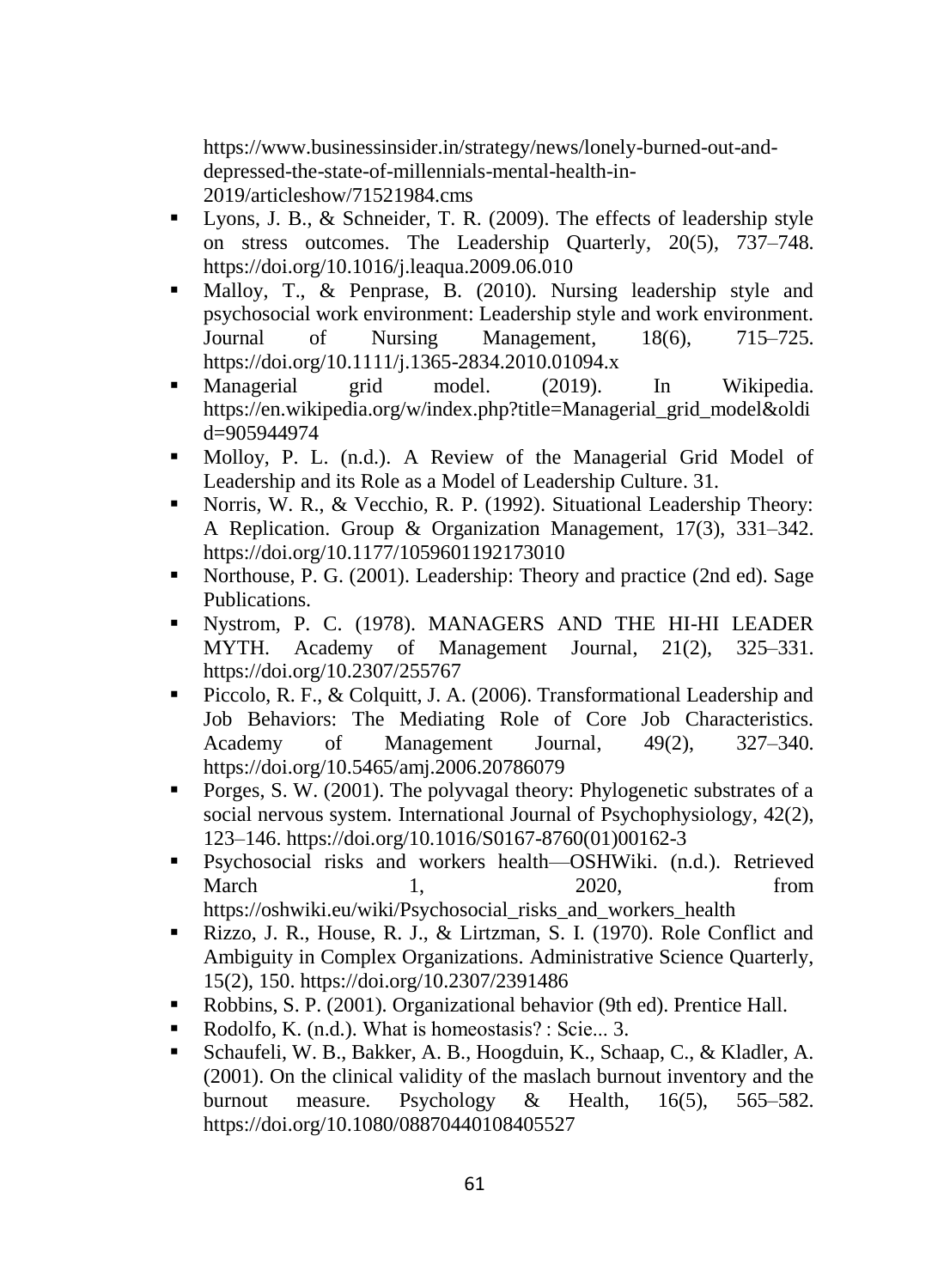- Shaham, Y., Singer, J. E., & Schaeffer, M. H. (1992). Stability/Instability of Cognitive Strategies Across Tasks Determine Whether Stress Will Affect Judgmental Processes'. Journal of Applied Social Psychology, 22(9), 691–713. https://doi.org/10.1111/j.1559-1816.1992.tb00998.x
- Skogstad, A., Aasland, M. S., Nielsen, M. B., Hetland, J., Matthiesen, S. B., & Einarsen, S. (2014). The Relative Effects of Constructive, Laissez-Faire, and Tyrannical Leadership on Subordinate Job Satisfaction: Results From Two Prospective and Representative Studies. Zeitschrift Für Psychologie, 222(4), 221–232. https://doi.org/10.1027/2151- 2604/a000189
- Skogstad, A., Einarsen, S., Torsheim, T., Aasland, M. S., & Hetland, H. (2007). The destructiveness of laissez-faire leadership behavior. Journal of Occupational Health Psychology, 12(1), 80–92. https://doi.org/10.1037/1076-8998.12.1.80
- Smith, B. L., & Hughey, A. W. (2006). Leadership in Higher Education — Its Evolution and Potential: A Unique Role Facing Critical Challenges. Industry and Higher Education, 20(3), 157–163. https://doi.org/10.5367/000000006777690972
- Stogdill, R. M. (1948). Personal Factors Associated with Leadership: A Survey of the Literature. The Journal of Psychology, 25(1), 35–71. https://doi.org/10.1080/00223980.1948.9917362
- Stordeur, S., D'Hoore, W., & Vandenberghe, C. (2001). Leadership, organizational stress, and emotional exhaustion among hospital nursing staff. Journal of Advanced Nursing, 35(4), 533–542. https://doi.org/10.1046/j.1365-2648.2001.01885.x
- Tannenbaum, R., & Schmidt, W. H. (1973, May 1). How to Choose a Leadership Pattern. Harvard Business Review, May 1973. https://hbr.org/1973/05/how-to-choose-a-leadership-pattern
- Taylor, S. E., Klein, L. C., Lewis, B. P., Gruenewald, T. L., Gurung, R. A. R., & Updegraff, J. A. (2000). Biobehavioral responses to stress in females: Tend-and-befriend, not fight-or-flight. Psychological Review, 107(3), 411–429. https://doi.org/10.1037/0033-295X.107.3.411
- The Stress of Leadership. (2007). 16.
- van Knippenberg, D., & Sitkin, S. B. (2013). A Critical Assessment of Charismatic—Transformational Leadership Research: Back to the Drawing Board? The Academy of Management Annals, 7(1), 1–60. https://doi.org/10.1080/19416520.2013.759433
- Van Velsor, E., Leslie, J. B., Fleenor, J. W., & Morrison, A. M. (1997). Choosing 360: A guide to evaluating multi-rater feedback instruments for management development. Center for Creative Leadership.
- Vroom, V. H., & Yetton, P. W. (1981). Leadership and decision-making (2. paperback pr). Univ. of Pittsburgh Pr.